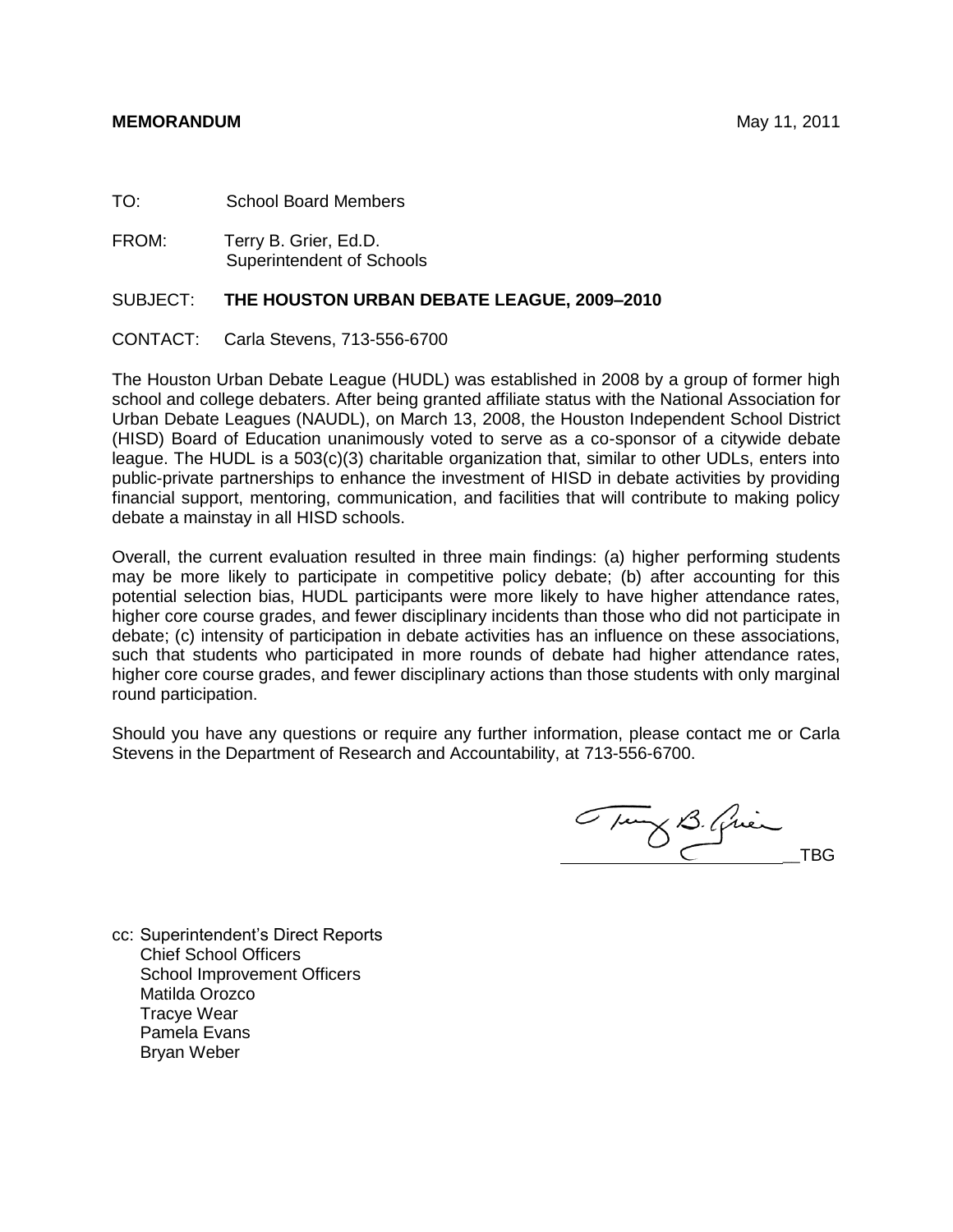# **RESEARC Educational Program Report**



# Houston Urban Debate League 2009-2010

**Department of Research and Accountability Houston Independent School District**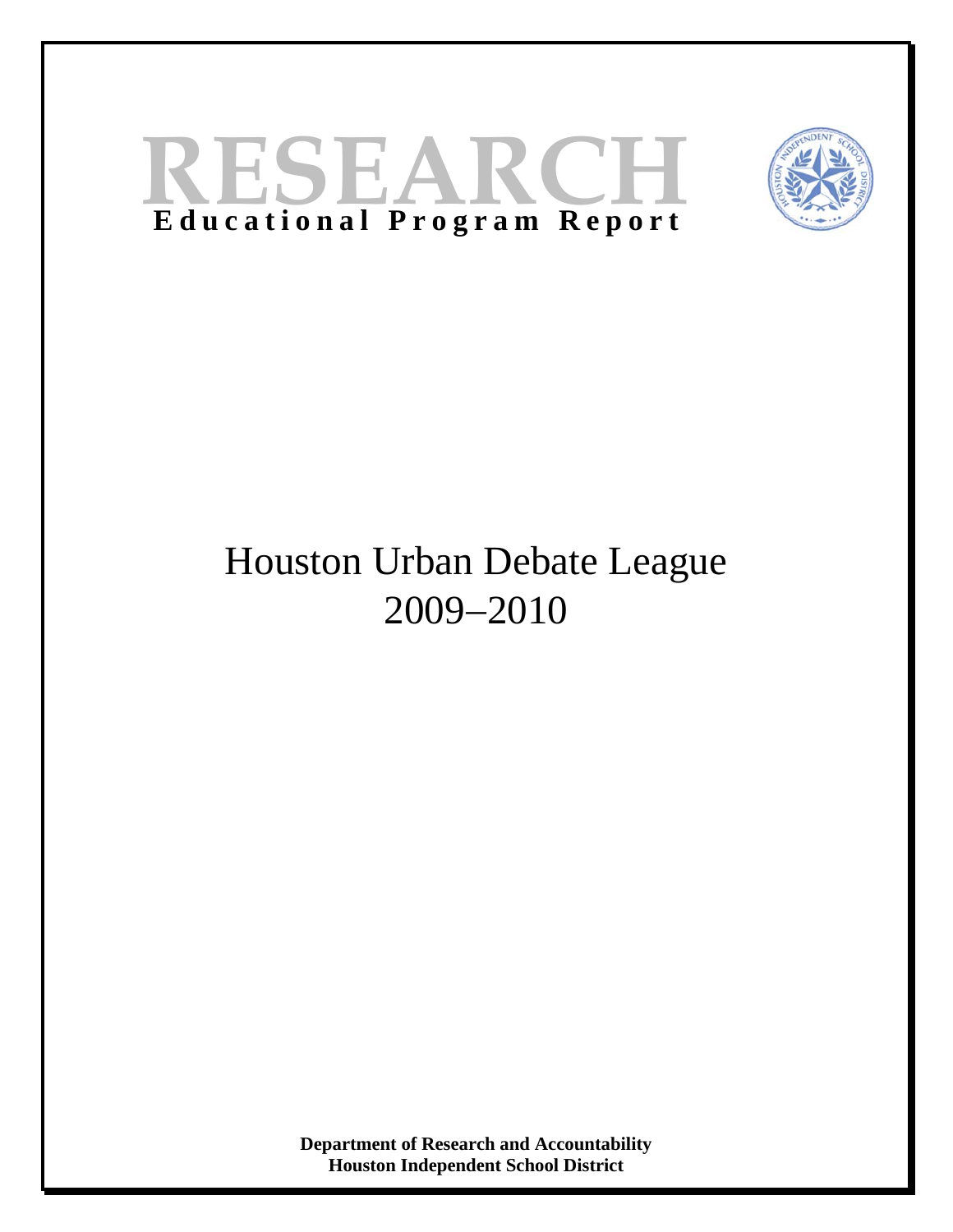

# **2011 Board of Education**

**Paula M. Harris**  PRESIDENT

 **Manuel Rodríguez Jr**  FIRST VICE PRESIDENT

 **Anne Eastman**  SECOND VICE PRESIDENT

 **Carol Mims Galloway SECRETARY** 

 **Michael L. Lunceford**  ASSISTANT SECRETARY

 **Lawrence Marshall Greg Meyers Harvin C. Moore Juliet K. Stipeche**

 **Terry B. Grier, Ed.D.**  SUPERINTENDENT OF SCHOOLS

 **Carla Stevens**  ASSISTANT SUPERINTENDENT DEPARTMENT OF RESEARCH AND ACCOUNTABILITY

#### **Kendall McCarley, Ph.D.**  RESEARCH SPECIALIST

 **Harry Selig** 

RESEARCH MANAGER

#### **Houston Independent School District**

Hattie Mae White Educational Support Center 4400 West 18th Street Houston, Texas 77092-8501

Website: www.houstonisd.org

It is the policy of the Houston Independent School District not to discriminate on the basis of age, color, handicap or disability, ancestry, national origin, marital status, race, religion, sex, veteran status, or political affiliation in its educational or employment programs and activities.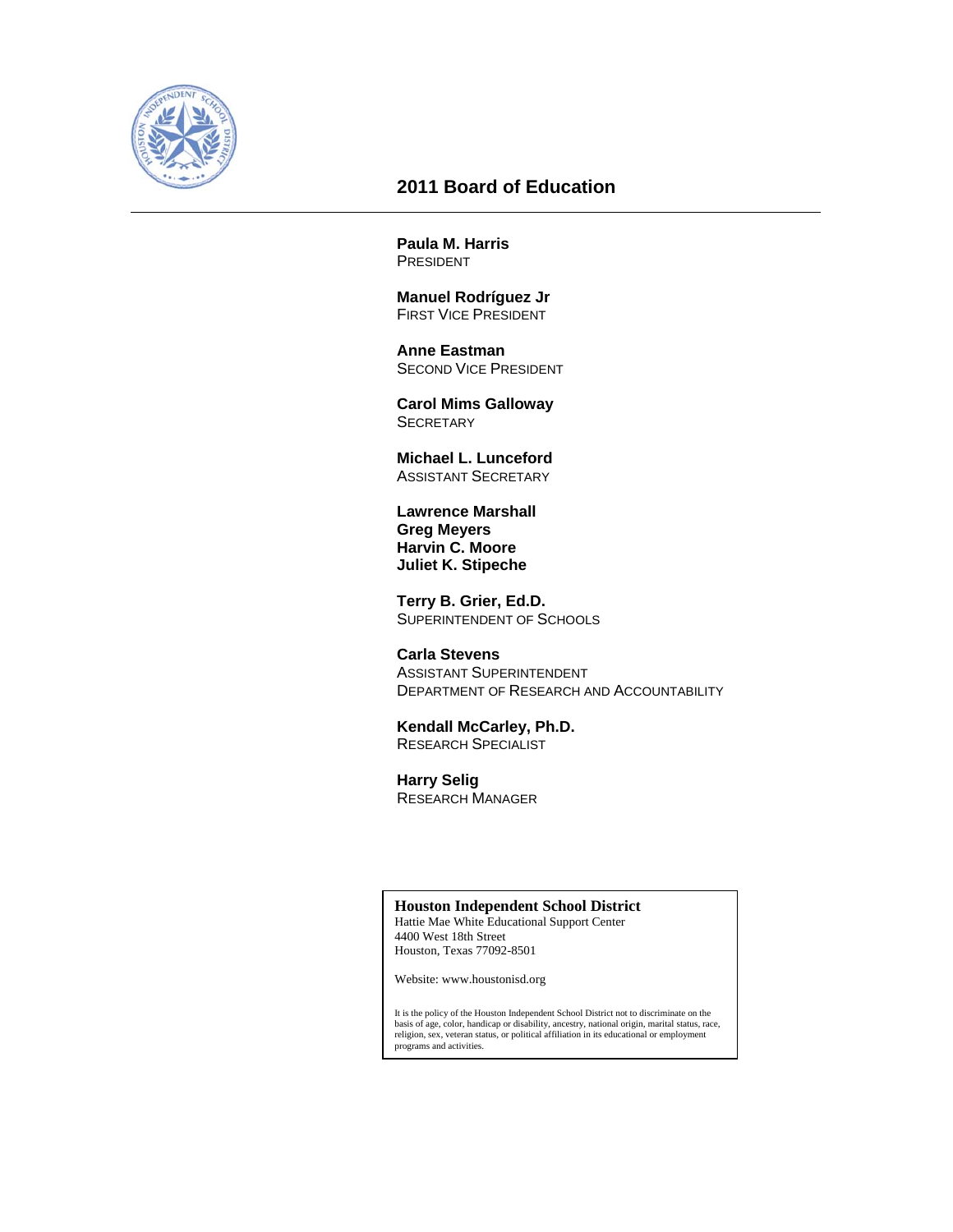# RESEARC Educational Program Report



# **Houston Urban Debate League**

 $2009 - 2010$ 

# **TABLE OF CONTENTS**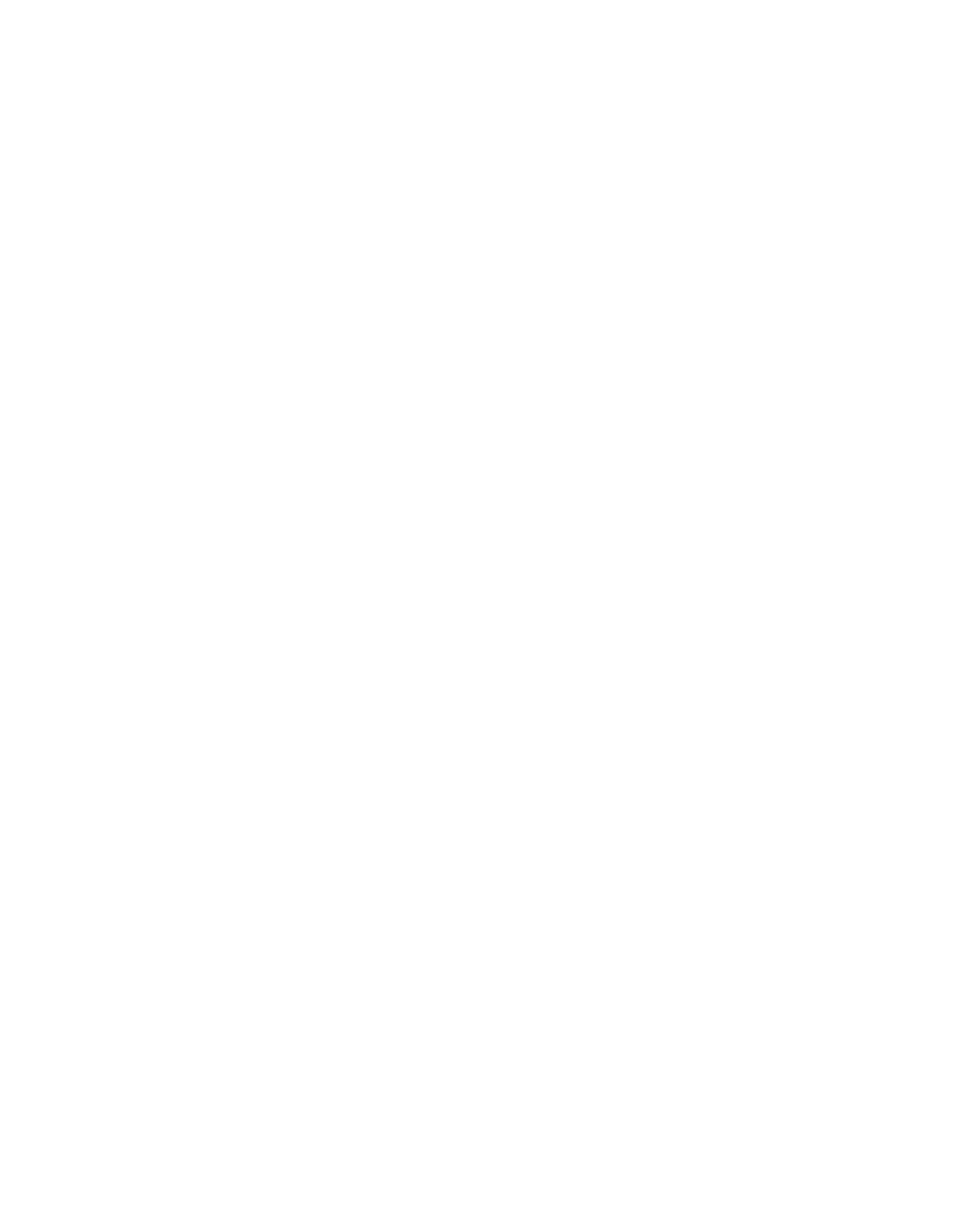# **EXECUTIVE SUMMARY**

# **AN EVALUATION OF THE HOUSTON URBAN DEBATE LEAGUE 2009–2010**

#### **Program Description**

The mission of urban debate leagues is to make competitive debate accessible to students in urban school districts across the United States. The Houston Urban Debate League (HUDL) was established in 2008 by a group of former high school and college debaters. After being granted affiliate status with the National Association for Urban Debate Leagues (NAUDL), on March 13, 2008, the Houston Independent School District (HISD) Board of Education unanimously voted to serve as a co-sponsor of a citywide debate league (HUDL, 2009). The HUDL is a  $503(c)(3)$  charitable organization that, similar to other UDLs, enters into public-private partnerships to enhance the investment of HISD in debate activities by providing financial support, mentoring, communication, and facilities that will contribute to making policy debate a mainstay in all HISD schools.

During the 2008–2009 academic year, the program's first year, as specified by the memorandum of understanding, HUDL was established in 15 HISD high schools. For 2009–2010, HISD agreed to double the HUDL's size by extending the program to all comprehensive high schools. As a result during its second year, the number of students participating in debate activities increased from 230 to 798. In order to serve those schools with high percentages of low-income and under-represented students, HUDL has specifically concentrated on implementing debate programs in those schools that are classified as Title I. Specifically, schools that are composed of at least 40% Title I qualified and 40% under-represented minority groups.

In May 2009, Title I stimulus funds, under the authority of the American Recovery and Reinvestment Act (ARRA), were made available to school districts. Districts then had the opportunity to allocate Title I stimulus money to specific programs. In HISD, one of these programs was HUDL. The purpose of the funding was to build, support, and sustain programs in Houston's public schools to make participation in competitive policy debate attainable to all students in the district.

#### *Program Activities*

In accordance with the goals of the HISD University Interscholastic League (UIL) Department, the HUDL provides cross-curricular competitive academic debate opportunities that involve both classroom and after-school enrichment activities. During the 2009–2010 academic year, the HUDL offered the following debate activities:

- Coaches' Clinic
- Summer Policy Debate Institute
- Debate Seminars
- Debate Courses
- Weekend Debate Tournaments

#### **Purpose of the Evaluation**

The purpose of this evaluation was to accomplish the evaluation specified in the Title I stimulus application, submitted by HUDL. This evaluation addressed the following research questions:

1. How did HUDL participants' course grades compare to a randomly selected group of students?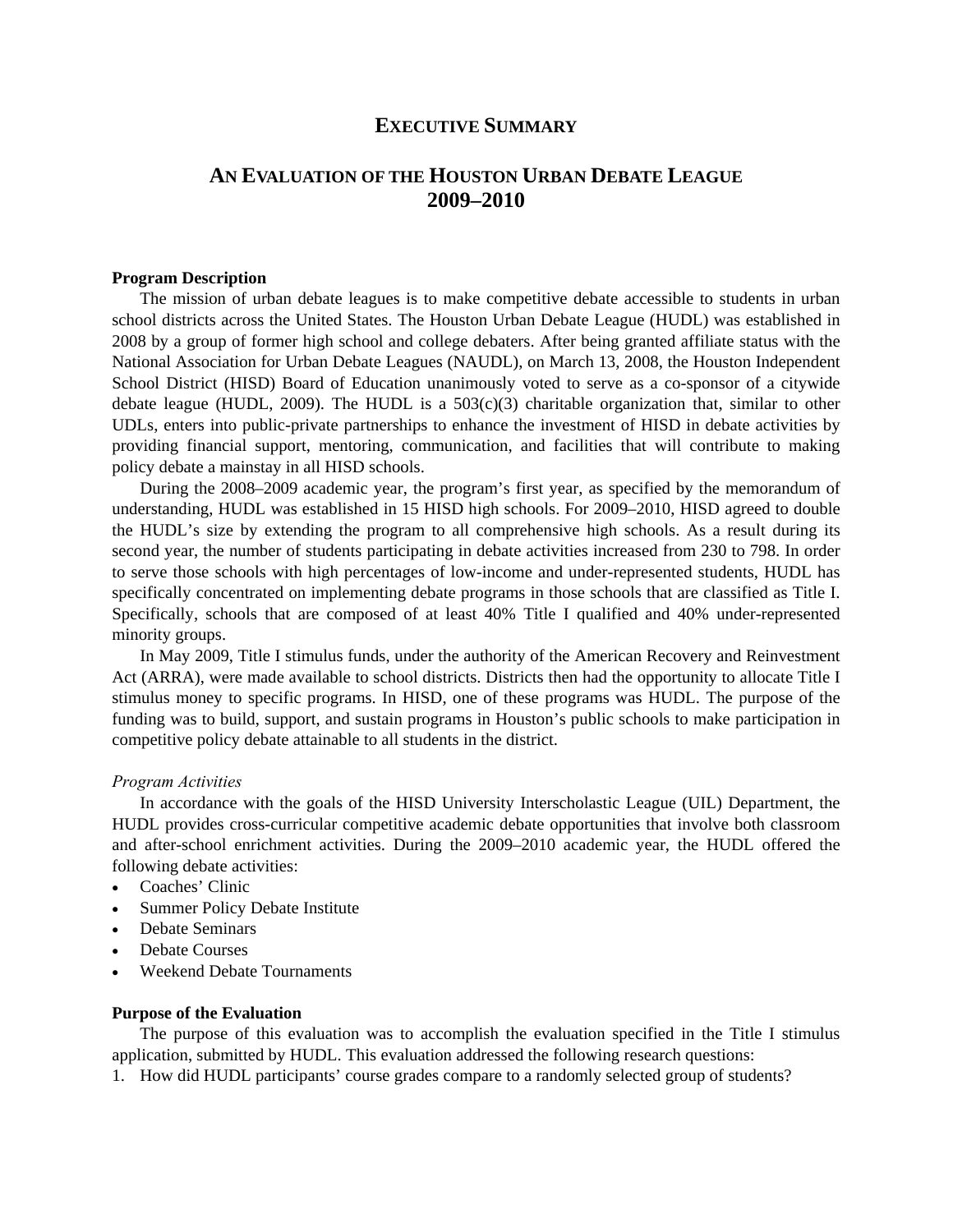- 2. How did HUDL participants compare to a randomly selected group of students in terms of attendance rates and disciplinary actions?
- 3. How did increases in HUDL participation influence academic and professional behaviors?

# **Methodology**

For the 2009–2010 school year, the HUDL served 798 students, enrolled at one of 27 HISD high schools. To meet the necessary data requirements for the study, only those HUDL students whose 2009– 2010 data could be matched with their eighth grade data were included in analyses. The resulting sample of HUDL participants consisted of 663 students from 27 HISD high schools. A random sample of 664 HISD students, who did not participate in HUDL activities, was assembled as a comparison group and matched the HUDL sample in terms of school and grade level.

# **Key Findings**

- Compared to the typical HISD student, HUDL participants were more likely to be female, more likely to be African American, and less likely to be Hispanic.
- HUDL participants had higher eighth-grade core course grades in all subjects than the HISD random sample, suggesting that higher performing students may have a preference for the activity.
- Overall, higher 2009–2010 attendance rates were more likely among men than women, Hispanic students had significantly higher attendance rates than African American students, and eighth–grade attendance had a strong positive relationship with 2009–2010 attendance. After controlling for the above covariates, the results suggested a tendency for HUDL students to have higher attendance rates than the typical HISD student.
- In terms of core course grades, Hispanic students had lower course grades in core subjects than White students. There was also a strong positive relationship between eighth-grade and 2009–2010 core course grade averages. After controlling for all covariates and initial levels of core course grades, the inclusion of a variable for HUDL indicated that HUDL participants were more likely to have higher core course grades that students from the HISD random sample.
- After controlling for the two covariates (ethnicity and gender) and initial level (eighth-grade attendance rate), the more rounds a HUDL student participated in, the more likely s/he was to have a higher attendance rate.
- Controlling for the other predictors, the number of rounds HUDL students participated in was positively associated with 2009–2010 core course grades.
- African American students were 80 percent more likely to receive a disciplinary action in 2009–2010. Additionally, students who received one or more disciplinary actions in eighth grade were 33 times more likely to receive one or more in 2009–2010. Finally, as round participation increased, the odds of receiving one or more disciplinary actions in 2009–2010 decreased by three percent.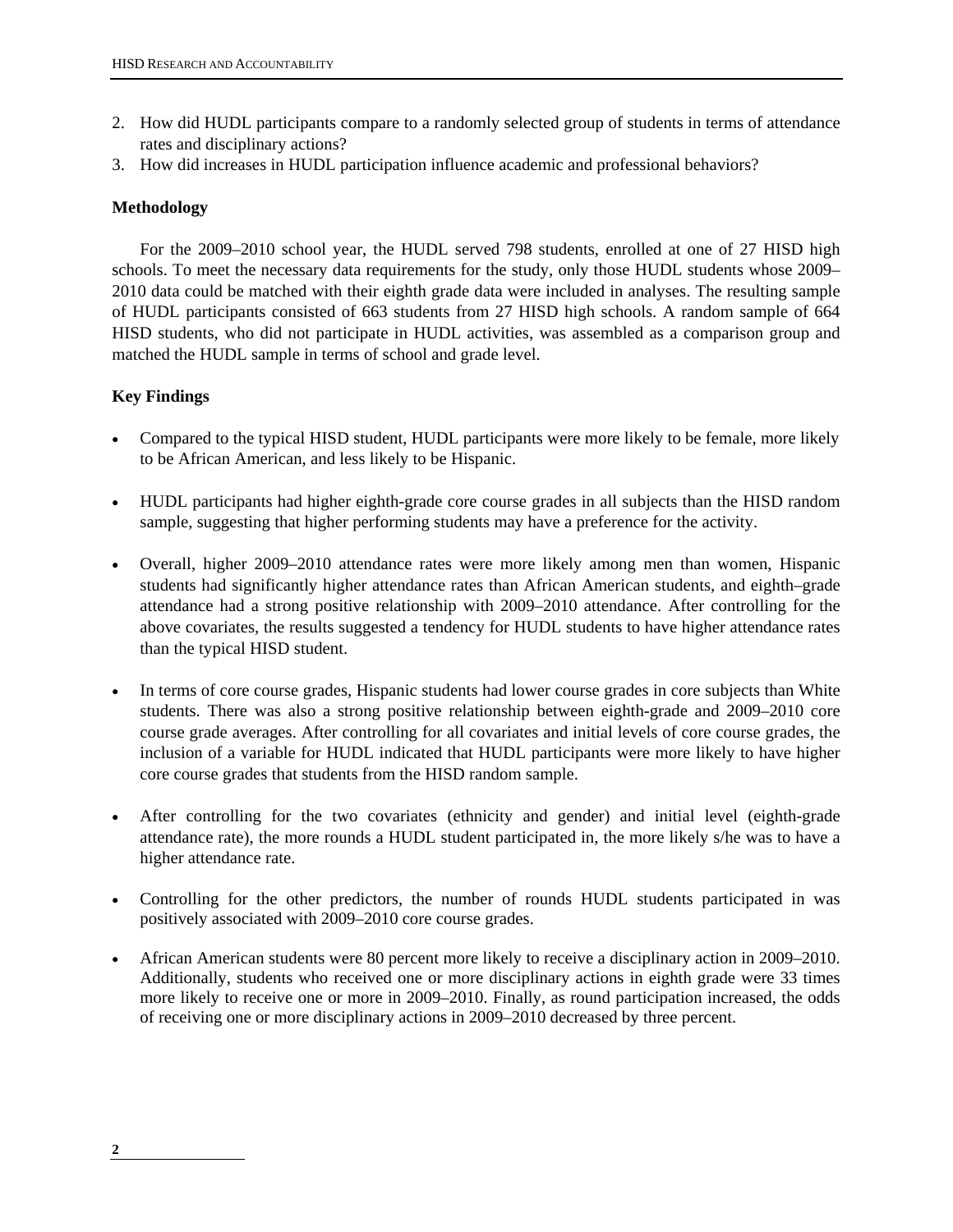# **HOUSTON URBAN DEBATE LEAGUE 2009–2010**

# **Introduction**

#### **Program Description**

The mission of urban debate leagues is to make competitive debate accessible to students in urban school districts across the United States. The first Urban Debate League (UDL) was founded in the Atlanta Public School District in 1985. The goal of the Atlanta model was to encourage under-served high school students to participate in competitive debate, regardless of their race and/or socioeconomic status (Warner & Bruschke, 2001). By lowering the traditional entry barriers associated with high school debate, the Atlanta UDL encouraged participation in a national activity that allowed inner-city students to compete with students from suburban schools. The success of the Atlanta UDL prompted the Open Society Institute to use it as an archetype for their Urban Debate Initiative (Breger, 2000). The resulting Urban Debate Program was intended to provide a mechanism to support the replication of the Atlanta UDL model in urban cities across the country. Most UDLs consist of a partnership between a local school district and a private non-profit organization, with a board of directors comprised of community leaders from a variety of disciplines. National leadership of the Urban Debate Network was assumed by the National Association for Urban Debate Leagues (NAUDL) in 2002. There are currently 24 UDLs affiliated with NAUDL.

According to the National Forensic League (NFL), there are three major styles of competitive debate: Lincoln-Douglas Debate, Public Forum Debate, and Policy Debate. Lincoln Douglas debate, also referred to as *values* debate, is a one-on-one style of debate that places a heavy emphasis on logic, ethical values, and philosophy. Debaters are encouraged to develop argumentation based on a values perspective. The debate focuses on reasoning to support a general principle and its implementation; one debater upholds each side of a given resolution from a value perspective. The outcome of the debate is typically determined by the soundness of the debaters' logical arguments, rather than the usefulness of the solution provided.

In contrast to the philosophical style seen in Lincoln-Douglas Debates, Public Forum Debate, also known as crossfire or controversy debate, typically involves current controversial foreign or domestic policy. Public Forum Debates consist of competing teams of two alternating speeches that either affirm or negate the given topic. Rather than focusing on argumentation theory, Public Forum Debaters make persuasive, logical arguments that are easily accessible to the general public.

 Similar to Public Forum Debate, Policy Debate, or cross-examination debate, consists of teams of two, participating in a structured exchange, either advocating for or against pressing policy issues. Resolutions are selected annually by affiliated schools. The Affirmative team must defend the agreed upon resolution by demonstrating that the status quo is ultimately harmful and must be changed. The Affirmative then presents a Plan of Action to implement the resolution. The opposing team, or the Negative, then attempts to identify flaws in the Plan of Action and/or argues that the proposed plan does not offer any benefits above and beyond the current situation.

Urban debate leagues affiliated with NAUDL focus on policy debate. NAUDL argues that, of all of the interscholastic speech activities, policy debate is the most academically rigorous. Specifically, local UDLs can have a fundamental impact on participating schools by aiding in the development of core academic skills while promoting equity. Anecdotal and testimonial evidence suggests that debate participation results in a number of positive academic outcomes. Many debate supporters argue that policy debate fosters core academic skills in literacy, critical thinking, research, communication, organization, and supporting arguments (NAUDL, 2009). Additionally, by providing an arena for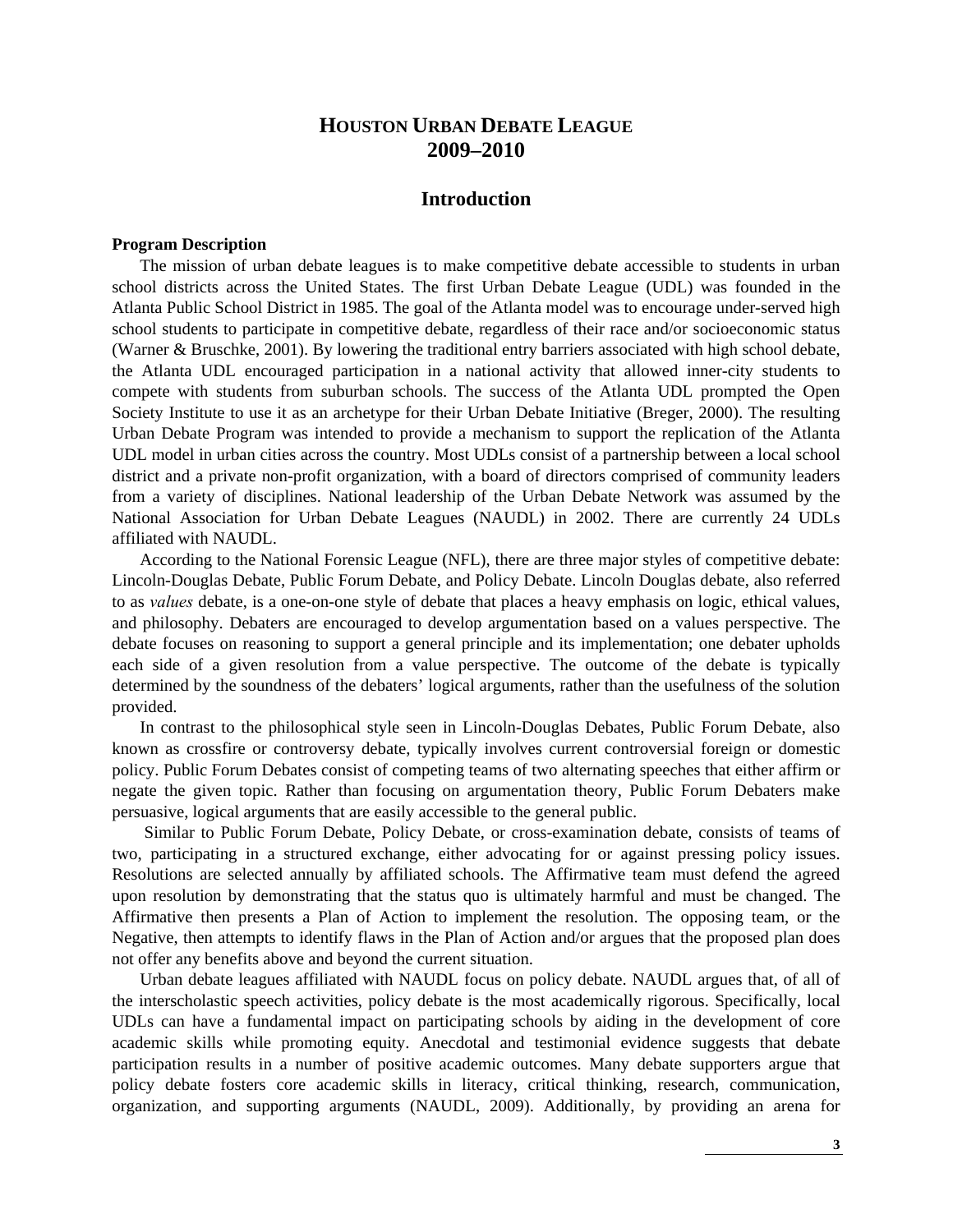students to practice simulating and evaluating competing sides of an argument, policy debate is thought to encourage civic engagement and personal advocacy (Warner & Bruschke, 2001). Finally, there is an abundance of evidence suggesting that a disproportionate number of leaders from the business world, the law, and the government are former debaters (NAUDL, 2009).

In terms of empirical evidence, Mezuk (2009) conducted a longitudinal study on the Chicago UDL from 1997 to 2006 to examine the impact of competitive policy debate on high school completion, academic achievement, and college readiness for African American male students. The sample of African American male students was compared to a random sample of students from the Chicago Public School system on cumulative grade point average, high school completion, and ACT scores (used as an indicator of college readiness). The study found that debate participants were 70% more likely to graduate and three times less likely to drop out of high school than non-participants, controlling for standardized test scores and grade point average. Similarly, debate participants had significantly higher grade point averages than non-participants. This difference was further heightened as intensity of participation increased (i.e., number of rounds). Finally, Chicago UDL participants had a greater likelihood of scoring at or above ACT benchmarks for college readiness in English and reading, but not science and mathematics, than non-participants.

#### **Program History**

The Houston Urban Debate League (HUDL) was established in 2008 by a group of former high school and college debaters. After being granted affiliate status with NAUDL, on March 13, 2008, the Houston Independent School District (HISD) Board of Education unanimously voted to serve as a cosponsor of a citywide debate league (HUDL, 2009). The HUDL is a 503(c)(3) charitable organization that, similar to other UDLs, enters into public-private partnerships to enhance the investment of HISD in debate activities by providing financial support, mentoring, communication, and facilities that will contribute to making policy debate a mainstay in all HISD schools.

During the 2008–2009 academic year, the program's first year, as specified by the memorandum of understanding, HUDL was established in 15 HISD high schools. For 2009–2010, HISD agreed to double the HUDL's size by extending the program to all comprehensive high schools. As a result during its second year, the number of students participating in debate activities increased from 230 to 798. In order to serve those schools with high percentages of low-income and under-represented students, HUDL has specifically concentrated on implementing debate programs in those schools that are classified as Title I. Specifically, schools that are composed of at least 40% Title I qualified and 40% under-represented minority groups.

In May 2009, Title I stimulus funds, under the authority of the American Recovery and Reinvestment Act (ARRA), were made available to school districts. Districts then had the opportunity to allocate Title I stimulus money to specific programs. In HISD, one of these programs was HUDL. The purpose of the funding was to build, support, and sustain programs in Houston's public schools to make participation in competitive policy debate attainable to all students in the district.

#### *Program Activities*

In accordance with the goals of the HISD University Interscholastic League (UIL) Department, HUDL provides cross-curricular competitive academic debate opportunities that involve both classroom and after-school enrichment activities.

#### Coaches' Clinic

To prepare for the 2009–2010 school year, HUDL sponsored a two-day teacher training in July of 2009 to provide professional development specific to policy debate to all participating instructors. The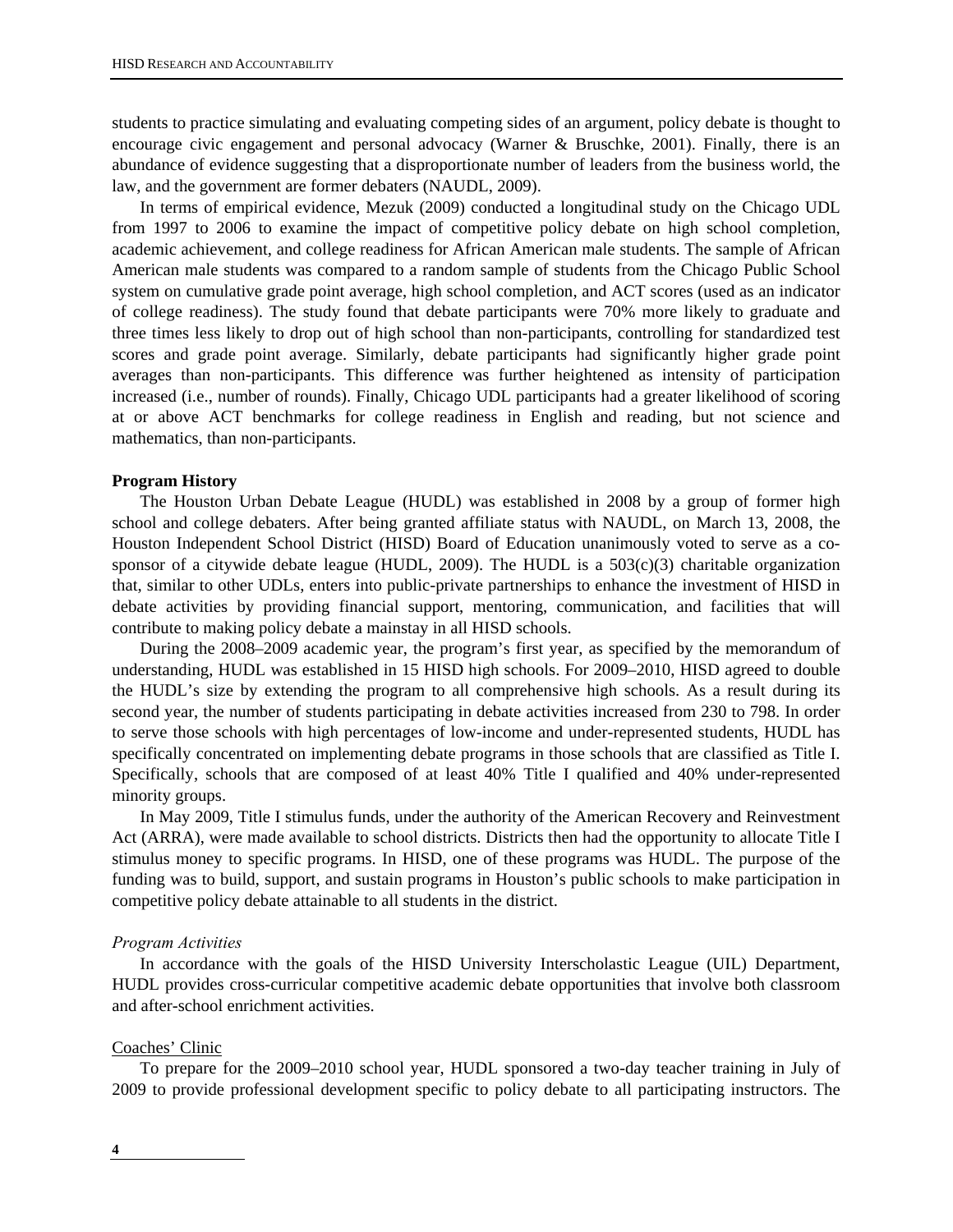training covered numerous aspects of the HUDL program. Specifically, teachers were briefed on the 2009–2010 debate topic and learned essential debate and pedagogical skills. The league directors also introduced coaches to the available print and web resources, such as the NAUDL and HUDL websites and associated files, printed teacher manuals, student research resources, the National Debate Coaches Association, and accessing academic journals. Additionally, HUDL directors offered guidance on the development and sequencing of debate course curriculum. Finally, league directors helped coaches develop the skills necessary for recruitment, research, student leadership, and student retention.

#### Summer Policy Debate Institute

Participating students were also given the opportunity to attend a one-week summer debate institute, sponsored by the Texas Bar Foundation. The summer institute was designed to enable HUDL participants to collaborate with educators to develop key debate skills. Students who attended the summer institute first received a broad introduction to policy debate by viewing a staff-led mock debate. During the next several days, students received extensive lessons on the affirmative negative cases, including argument construction, evidence distribution, and flow of speeches. Finally, during the last two days, students were able to participate in an actual cross-examination debate, allowing them a forum to practice their newly acquired skills. Throughout the week, a number of former debaters were asked to speak to students.

#### Debate Seminars

HUDL also hosted six Saturday seminars, led by college debate teams from The University of Texas at Dallas, Trinity University, and Texas State University, as well as professional organizations such as Legacy Communication Resources. The seminars were developed to provide participating students additional instruction in debate theory, critical thinking, research, writing, communication, and study skills. During a typical seminar day, participants selected from several workshops, based on their abilities. Students chose one morning workshop and one afternoon workshop. Topics open to all debaters covered speaking skills, structure and flowing, debating the Negative, tips for powerful cross-examination, argumentation theory, refutation, and topicality. Varsity debaters also had the option of selecting from several more advanced topics, such as: splitting the negative block, counterplans, how to use flow, and advanced case argumentation. The Saturday seminars also included coaching seminars for participating teachers. During these sessions, HUDL directors typically discussed lesson plans with teachers and helped prepare them for upcoming tournaments. Debate topics such as disadvantages, counterplans, flowing, and topicality were also reviewed.

#### Debate Courses

School debate courses were offered in 17 of the 27 schools. Lesson plans were developed by HUDL directors and included weekly lessons on topics such as public speaking, debate basics (the status quo, burden of proof, burden of rejoinder, and presumption), and building affirmative and negative cases. Debate 1 consisted of two 16-week semesters. During the first semester, the focus of the lessons centered on the basics of argument, logic, research, writing, and speaking. The second semester expanded these skills, while also allowing students the opportunity to write their own cases and argument extensions. Course materials, including evidence and the primary text, were provided through a HUDL website for students to download. Course grades were primarily based on weekly research, writing, and speaking assignments. Students enrolled in debate courses were also required to attend at least one seminar and one tournament per semester in order to receive a passing grade.

#### Weekend Debate Tournaments

Finally, HUDL hosted and administered six two-day policy debate tournaments throughout the 2009– 2010 school year. Tournaments were divided into two divisions: Junior Varsity, which was open to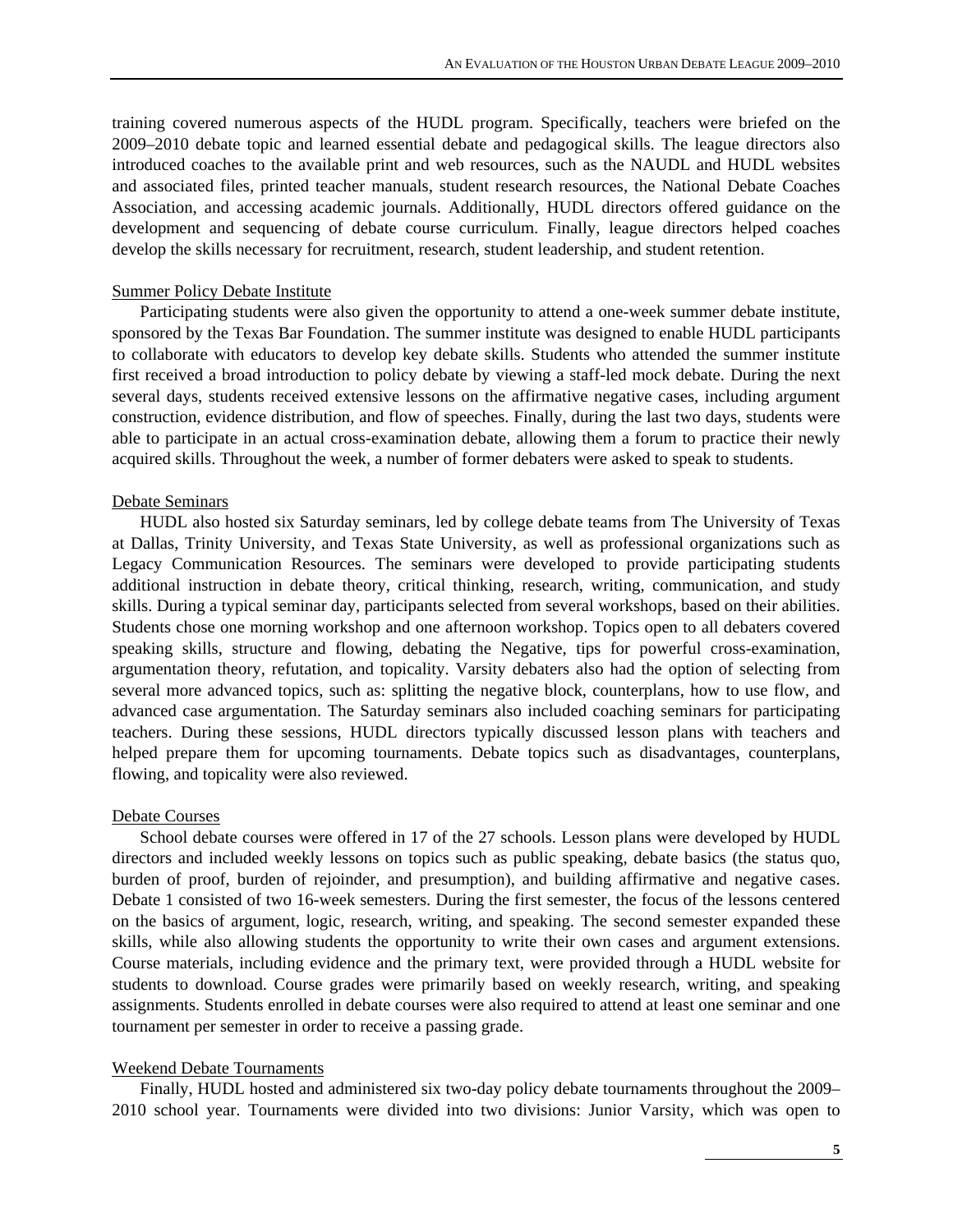novice debaters and any students wanting a refresher in debate basics, and Varsity, which was open to all argumentation and any affirmative case. Junior Varsity was limited to two affirmative cases during the fall semester and four during the spring. Regular season tournaments were held at six different HISD high schools from October through February. The first day of the tournaments consisted of Rounds one and two of preliminaries. Preliminaries were completed in Rounds three and four on the second day of the tournaments. Following preliminary rounds, qualifying debaters competed in octofinals, quarterfinals, semifinals, and finals.

#### **Program Goals and Objectives**

There were three goals specified for the Title I stimulus funds used for the HUDL program. The goals of HUDL were to: narrow the achievement gap for Title I high schools in HISD, increase high school graduation and college matriculation rates, and increase positive academic and professional behaviors. In their Title I Stimulus application, HUDL discussed a number of strategies they intended to employ to accomplish their goals. To address the achievement gap, HUDL sought to enhance students' critical thinking, researching, writing, communication, and study skills. To achieve that goal, HUDL hosted six Saturday seminars, hosted six weekend debate tournaments, provided a one-week summer debate institute, and wrote and provided debate course curriculum to teachers that emphasized debate training and access to professional resources. In an effort to increase high school graduation and college matriculation rates, HUDL provided students with networking opportunities through a league mentorship program and community participation in HUDL events. Additionally, HUDL attempted to increase academic relevance by providing cross-curricular programming and instruction. Finally, to increase positive academic and professional behaviors, HUDL monitored student absences, behavioral referrals, and grades, making participation contingent on no pass, no play standards.

#### **Program Cost**

For the 2009–2010 academic year, Title I, Part A Stimulus funds, offered through ARRA was \$504,970. **Table 1** lists the funding categories and their allocated amounts and percentage of the total amount funded.

| Table 1. Budget Breakdown of Stimulus Funds by Category: 2009–2010 |                         |
|--------------------------------------------------------------------|-------------------------|
| <b>Funding Category</b>                                            | <b>Allocated Amount</b> |
| Personnel                                                          | \$326,687               |
| <b>Contracted Services</b>                                         | \$32,000                |
| Materials and Supplies                                             | \$101,249               |
| <b>Other Operating Costs</b>                                       | \$45,034                |
| <b>Total</b>                                                       | \$504,970               |

#### **Purpose of the Evaluation Report**

To accomplish the evaluation specified in the Title I stimulus application, submitted by HUDL, the following research questions were addressed:

- 1. How did HUDL participants' course grades compare to a randomly selected group of students?
- 2. How did HUDL participants compare to a randomly selected group of students in terms of attendance rates and disciplinary actions?
- 3. How did increases in HUDL participation influence academic and professional behaviors?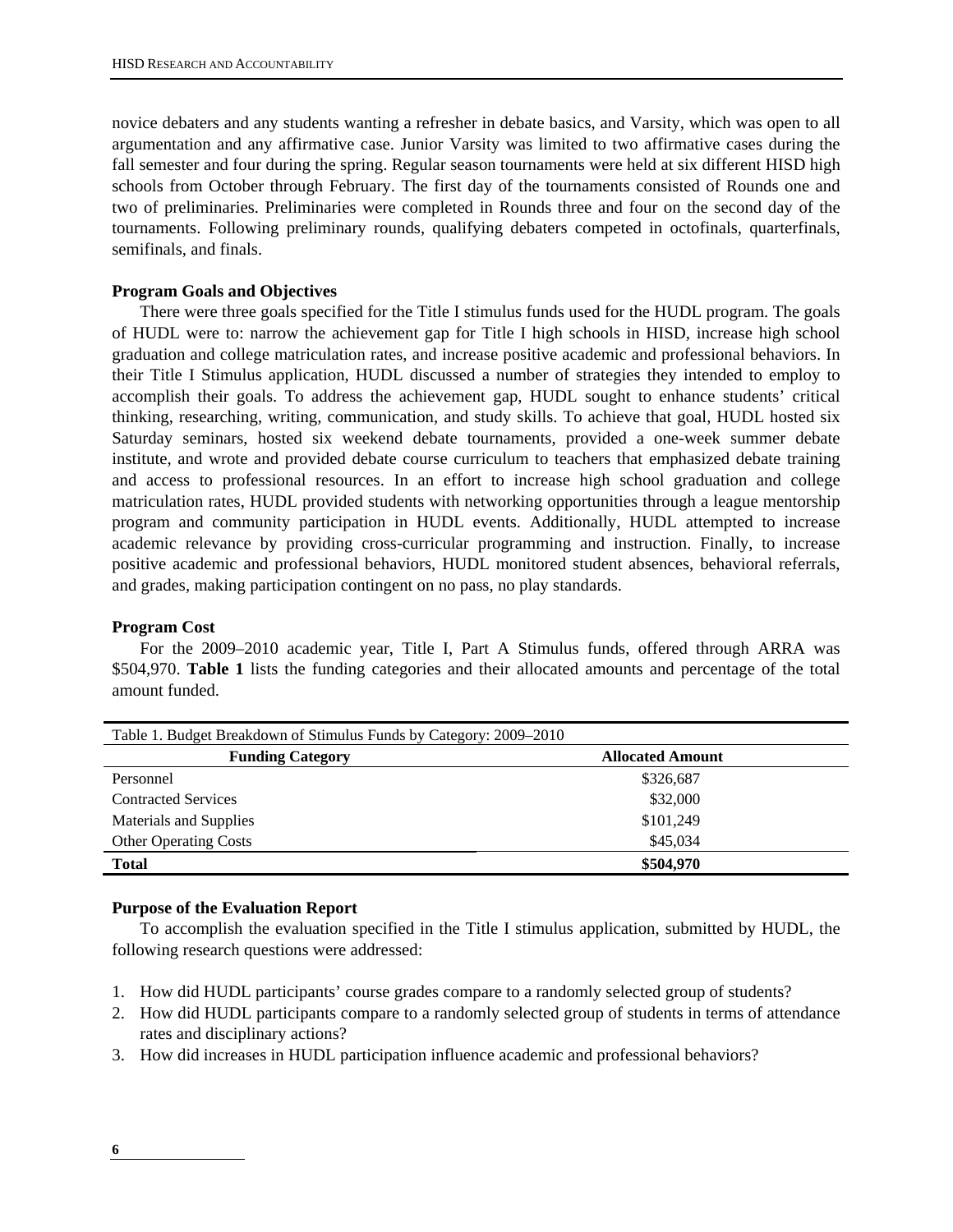# **Method**

#### **Participants**

HUDL participants were identified through league and tournament records from the 2009–2010 academic year. **Figure 1** displays HUDL participation by grade level. Based on these data, the HUDL sample consisted of 798 students, enrolled at one of 27 HISD high schools. To meet the necessary data requirements for the study, only those HUDL students whose 2009–2010 data could be matched with their eighth grade data were included in analyses. The resulting sample of HUDL participants consisted of 663 students from 27 HISD high schools. Based on the school and grade level breakdown of the final sample of HUDL participants (see **Table 2**), a comparison group, who did not participate in the HUDL, was assembled at random. The selection of students in the comparison group was restricted to the 27 high schools that participated in HUDL during the 2009–2010 school year. The comparison group was also matched to the HUDL sample on grade level. The HISD random sample was matched to the HUDL sample in order to account for any school- and/or grade-level differences that may have influenced the outcome variables.



Figure 1. HUDL Participation, 2009–2010.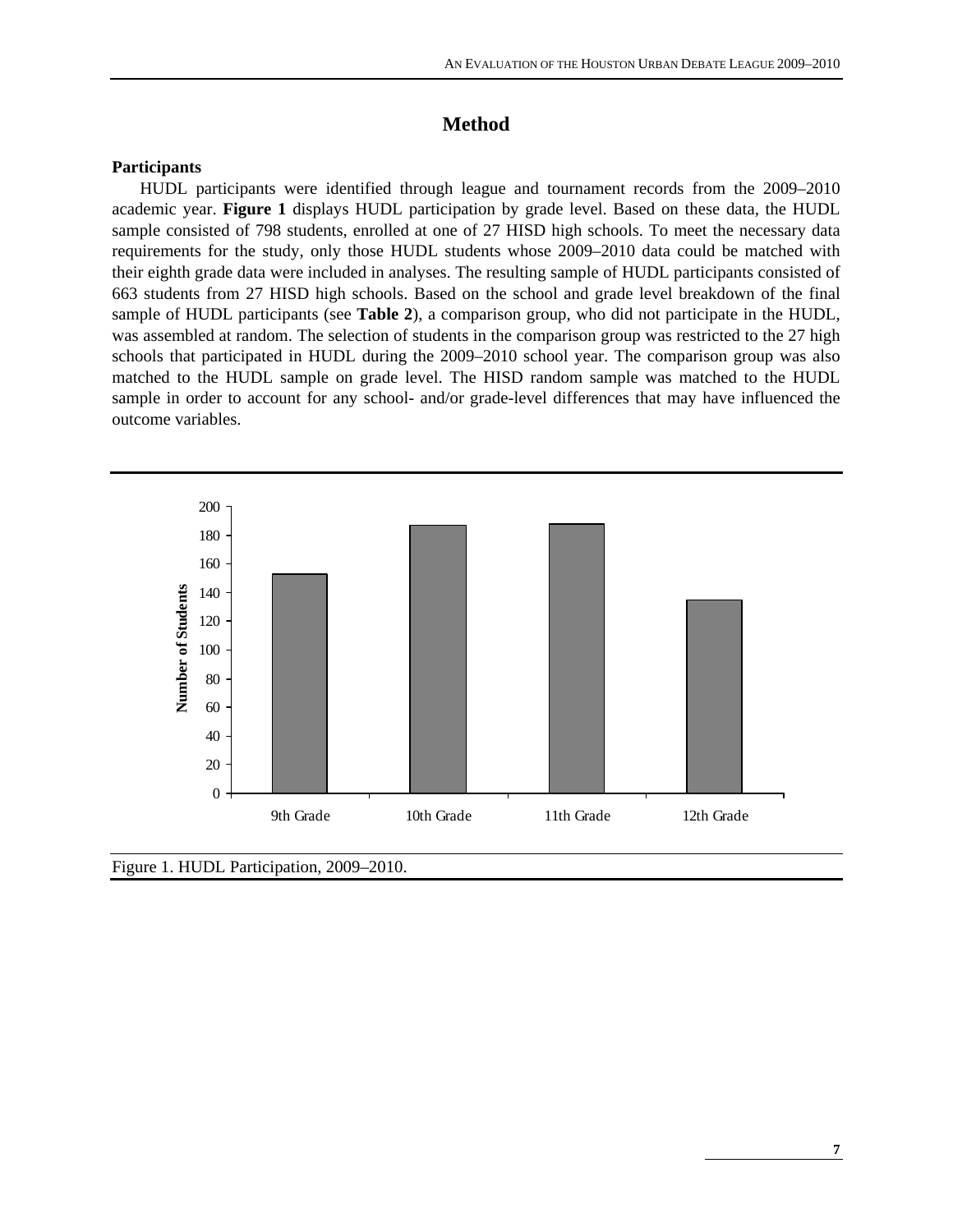| Table 2. Participation in the Houston Urban Debate League by School and Grade Level, 2009-2010 |                       |                        |                  |                        |              |
|------------------------------------------------------------------------------------------------|-----------------------|------------------------|------------------|------------------------|--------------|
| <b>School</b>                                                                                  | $9^{\text{th}}$ Grade | $10^{\text{th}}$ Grade | $11th$ Grade     | 12 <sup>th</sup> Grade | <b>Total</b> |
| <b>Austin High School</b>                                                                      | $\mathbf{0}$          | 3                      | 11               | $\overline{2}$         | 16           |
| Carnegie Vanguard                                                                              | 8                     | 12                     | 24               | 18                     | 62           |
| <b>Challenge Early College</b>                                                                 | 3                     | 14                     | 4                | 1                      | 22           |
| Chávez High School                                                                             | $\theta$              | 1                      | 1                | $\overline{4}$         | 6            |
| Contemporary Learning Center                                                                   | 2                     | 3                      | 4                | 2                      | 11           |
| Davis High School                                                                              | 3                     | 2                      | 10               | 1                      | 16           |
| <b>East Early College</b>                                                                      | 8                     | 16                     | $\overline{7}$   | 9                      | 40           |
| Eastwood Academy                                                                               | 2                     | 10                     | 5                | 8                      | 25           |
| Furr High School                                                                               | $\Omega$              | $\overline{4}$         | 14               | 7                      | 25           |
| International HS at Sharpstown                                                                 | 39                    | 26                     | 10               | $\theta$               | 75           |
| Law Enforcement and Criminal Justice                                                           | $\theta$              | 9                      | 9                | 2                      | 20           |
| Houston Academy for International Studies                                                      | 13                    | 13                     | 4                | $\boldsymbol{0}$       | 30           |
| Madison High School                                                                            | 1                     | $\mathbf{0}$           | 6                | 6                      | 13           |
| Milby High School                                                                              | 13                    | $\overline{4}$         | 2                | 1                      | 20           |
| North Houston Early College                                                                    | 16                    | 16                     | $\Omega$         | $\Omega$               | 32           |
| Reagan High School                                                                             | $\boldsymbol{0}$      | 6                      | 15               | 4                      | 25           |
| Scarborough High School                                                                        | 1                     | 3                      | 4                | 2                      | 10           |
| Sharpstown High School                                                                         | $\theta$              | 3                      | 6                | 22                     | 31           |
| South Early College                                                                            | 15                    | $\mathbf{0}$           | $\overline{0}$   | $\mathbf{0}$           | 15           |
| <b>Sterling High School</b>                                                                    | 6                     | 6                      | 10               | 14                     | 36           |
| Waltrip High School                                                                            | $\overline{c}$        | 2                      | 6                | 10                     | 20           |
| Washington High School                                                                         | 7                     | 4                      | 1                | $\mathbf{1}$           | 13           |
| Westbury High School                                                                           | $\mathbf{0}$          | $\Omega$               | 7                | 12                     | 19           |
| Westside High School                                                                           | 10                    | 27                     | 7                | 1                      | 45           |
| <b>Wheatley High School</b>                                                                    | $\mathbf{0}$          | $\mathbf{0}$           | $\boldsymbol{0}$ | 1                      | 1            |
| Worthing High School                                                                           | $\theta$              | 0                      | 10               | 6                      | 16           |
| Yates High School                                                                              | 4                     | 3                      | 11               | 1                      | 19           |
| <b>Total</b>                                                                                   | 153                   | 187                    | 188              | 135                    | 663          |

#### **Data Collection**

Student data analyzed in this report were obtained through a variety of sources. Chancery course files from 2009–2010 and the years participants were in eighth grade were used to determine changes in academic achievement that may be attributed, in part, to participation in HUDL activities. Course grades in core subject areas: English, mathematics, social studies, and science, were obtained for all HUDL participants and all students in the comparison group. Eighth grade course grades were used to determine the amount of improvement that occurred pre-high school and the current school year. Disciplinary action counts for HUDL participants and students comprising the comparison group were obtained from the 2009 PEIMS resubmission 425 (discipline) Record. The action reasons describe the precipitating behavior that led to the disciplinary action (e.g., in-school or out-of-school suspension). Attendance data were collected from the PEIMS resubmission ADA file for the 2009–2010 school year. Attendance rates were calculated for HUDL participants and students in the comparison group.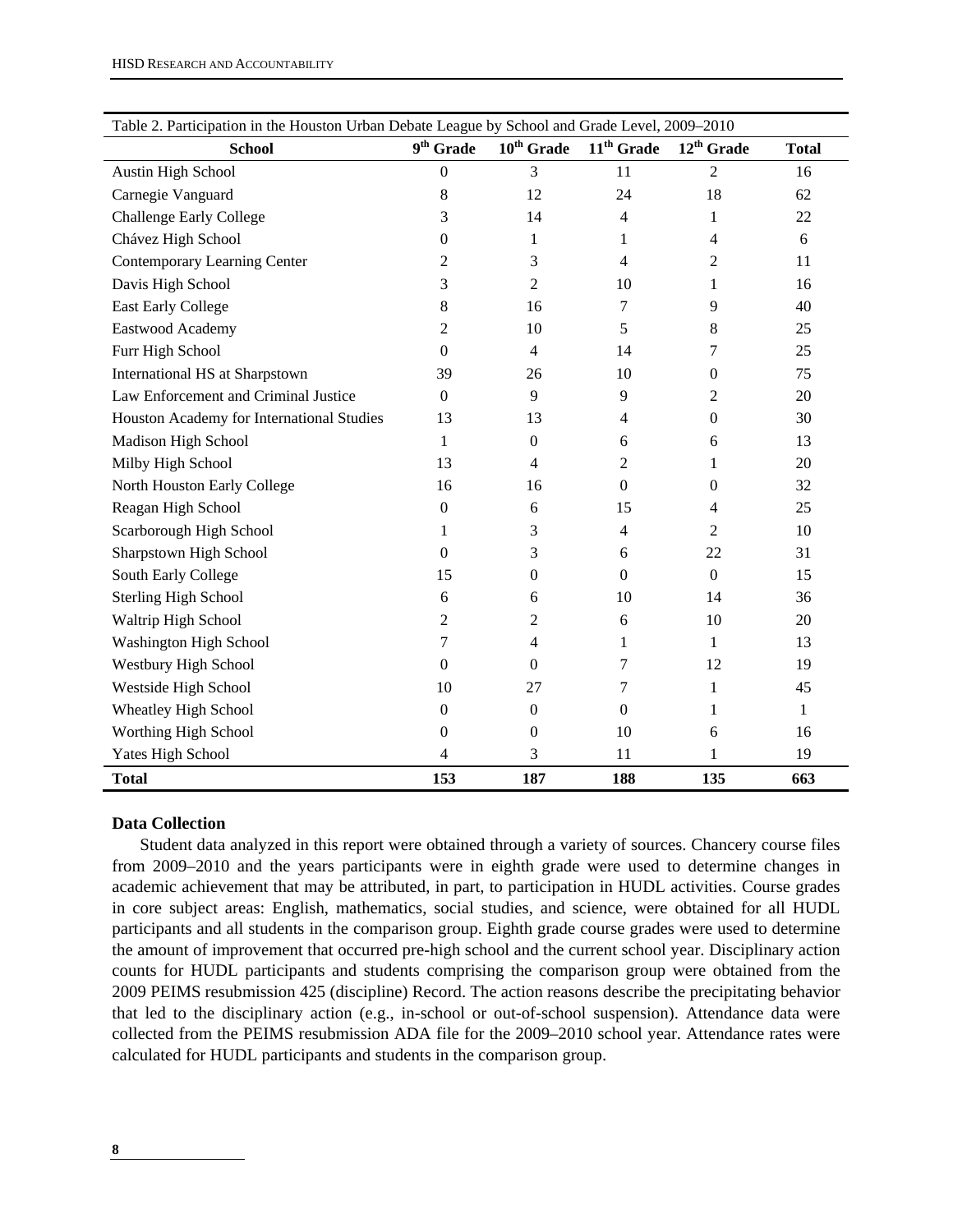Data on debate participation were drawn from tournament records kept by HUDL staff members. During the 2009–2010 academic year, the HUDL held six tournaments. Each debate tournament consisted of five 90-minute structured rounds, during which students argued specified topics.

#### **Data Analysis**

Descriptive analyses were conducted to compare the students who participated in the HUDL to a random sample of HISD students. The statistical significance of these univariate group comparisons was determined using chi-squared tests for categorical variables (gender and ethnicity) and independent samples t-tests for continuous variables (i.e., attendance, course grades). These univariate tests were carried out to identify potential covariates to include in the primary analyses.

Hierarchical multiple regression was used to examine the influence of debate participation on attendance rate, number of disciplinary actions incurred, and grades in core courses. The first set of analyses focused on making group comparisons between HUDL students and the random sample of HISD students. In order to estimate the influence of debate independent from any pre-existing group differences that may have led to an increased likelihood to participate in debate and the outcomes (self-selection bias), each model was adjusted for eighth grade levels of the outcome. In other words, the model examining differences between the HUDL sample and the random sample in 2009–2010 attendance rates was adjusted for students' eighth grade attendance rates. Similar to Mezuk's (2009) study, for each analysis, eighth grade levels of the outcomes were included in each model, in addition to levels reported from the 2009–2010 academic year. Eighth grade levels of the outcomes were chosen as control variables due to the fact that HISD students are not eligible to participate in HUDL until ninth grade. Therefore, the eighth grade course grades, disciplinary actions, and attendance rates represent students' "pre-debate" behaviors (Mezuk, 2009).

Finally, to estimate the influence of differing levels of debate participation on the outcome variables, intensity of debate, or frequency of round participation was examined by restricting the sample to only students who participated in HUDL during the 2009–2010 academic year. Hierarchical multiple regression was used to determine how increased participation in HUDL events affected course grades, disciplinary actions, and attendance rates reported during the 2009–2010 school year. Similar to the models described for the group comparisons, the models used to analyze the influence of intensity of debate participation were adjusted for eighth grade levels of each of the outcome variables.

Prior to examining specific hypotheses, the data were examined for missing values and violations of the statistical assumptions underlying hierarchical multiple regression. According to HUDL staff, 798 students engaged in some level of participation in the HUDL events that occurred during the 2009–2010 academic year. After matching participating students' 2009–2010 attendance rates, disciplinary actions, and core course averages with their related data in eighth grade, 135 (16.9%) of the HUDL students were excluded from analyses due to the fact that they were missing paired data on the variables of interest. The resulting HUDL sample consisted of 663 students. A matched random sample of 664 students, who did not participate in the HUDL, served as a comparison group. Students from the HUDL sample and the comparison sample were matched on school attended and grade enrolled in during the 2009–2010 school year. The resulting full sample consisted of data from 1327 students.

No specific hypotheses were advanced regarding the potential effects of gender and ethnicity on the model variables. However, given that Mezuk (2009) found both variables to have a significant effect on debate outcomes, they were examined as potential covariates to include in the primary analyses. The statistical significance of these group comparisons was determined through chi-squared tests. As evident from **Table 3**, compared to the typical HISD student, HUDL participants were more likely to be female, more likely to be African American, and less likely to be Hispanic.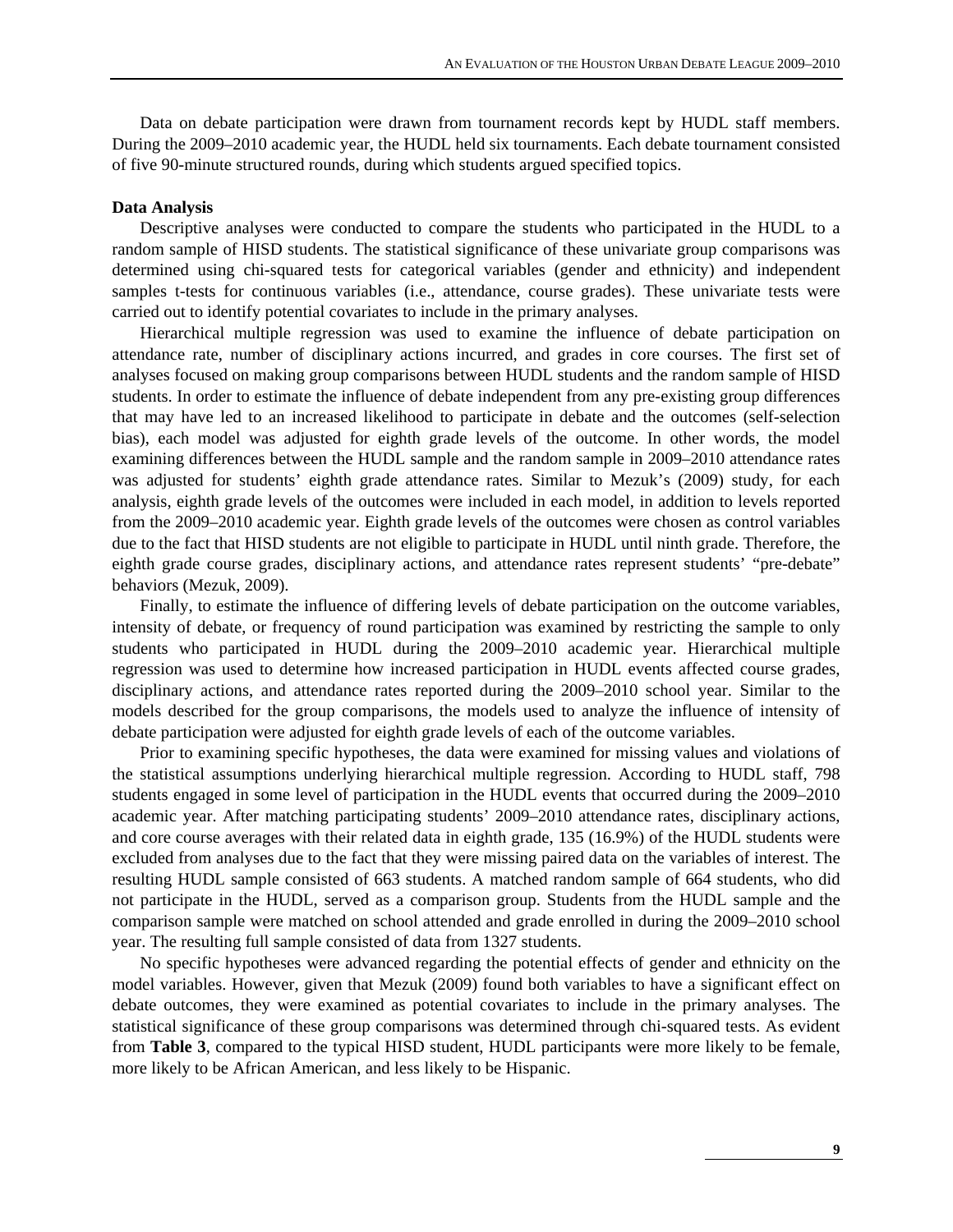| Table 3. Gender and Ethnicity Comparisons Between HUDL Participants and HISD Random Sample |          |              |     |               |       |          |
|--------------------------------------------------------------------------------------------|----------|--------------|-----|---------------|-------|----------|
|                                                                                            |          | <b>HUDL</b>  |     | <b>HISD</b>   |       |          |
|                                                                                            |          | Participants |     | Random Sample |       |          |
|                                                                                            | N        | $\%$         | N   | $\%$          | Total |          |
| Gender                                                                                     |          |              |     |               |       |          |
| Female                                                                                     | 391      | 59.0         | 334 | 50.3          | 725   | $10.07*$ |
| Male                                                                                       | 272      | 41.0         | 330 | 49.7          | 602   |          |
| Ethnicity                                                                                  |          |              |     |               |       |          |
| American Indian or Alaska Native                                                           | $\Omega$ | 0.0          |     | 0.2           |       | $17.23*$ |
| Asian or Pacific Islander                                                                  | 23       | 3.5          | 17  | 2.6           | 40    |          |
| African American                                                                           | 237      | 35.7         | 174 | 26.2          | 411   |          |
| Hispanic                                                                                   | 342      | 51.6         | 406 | 61.1          | 748   |          |
| White                                                                                      | 61       | 9.2          | 66  | 9.9           | 127   |          |

 $^{*}p < .01$ 

**Table 4** displays the minimum and maximum values, means and standard deviations for eighth grade and 2009–2010 attendance rates, disciplinary actions, and core course grades (English, math, social studies, and science) for the HUDL and non-HUDL students. Mean scores on the model variables were compared for HUDL participants and the HISD random sample (see **Figures 2-4** for attendance rates, disciplinary actions, and core course grades). Since only high school students (grades nine through 12) are eligible to participate in the HUDL, the eighth grade estimates for attendance rate, disciplinary actions, and core course grade averages indicate the degree to which higher performing students self-select into the HUDL. As shown by Table 4, HUDL participants had higher eighth grade core course grades in all subjects than the HISD random sample, suggesting that higher performing students may have a preference for the activity.

| Table 4. Comparison of Descriptive Characteristics of HUDL Sample and HISD Random Sample |       |                          |       |                           |            |  |  |  |  |  |
|------------------------------------------------------------------------------------------|-------|--------------------------|-------|---------------------------|------------|--|--|--|--|--|
|                                                                                          |       | <b>HUDL</b> Participants |       | <b>HISD Random Sample</b> |            |  |  |  |  |  |
|                                                                                          | Mean  | Standard                 | Mean  | Standard                  |            |  |  |  |  |  |
|                                                                                          |       | Deviation                |       | Deviation                 | t          |  |  |  |  |  |
| 8th Grade                                                                                |       |                          |       |                           |            |  |  |  |  |  |
| <b>Attendance Rate</b>                                                                   | 97.00 | 3.68                     | 96.84 | 3.54                      | $-.77$     |  |  |  |  |  |
| Disciplinary Actions                                                                     | .50   | 1.19                     | .57   | .38                       | 1.08       |  |  |  |  |  |
| English Grade                                                                            | 85.80 | 7.64                     | 83.22 | 8.41                      | $-5.63$ ** |  |  |  |  |  |
| <b>Mathematics Grade</b>                                                                 | 81.97 | 7.79                     | 80.66 | 8.13                      | $-2.84$ ** |  |  |  |  |  |
| Social Studies Grade                                                                     | 85.63 | 7.86                     | 83.14 | 7.93                      | $-5.61$ ** |  |  |  |  |  |
| Science Grade                                                                            | 83.71 | 8.15                     | 81.86 | 7.79                      | $-4.08$ ** |  |  |  |  |  |
| 2009-2010                                                                                |       |                          |       |                           |            |  |  |  |  |  |
| <b>Attendance Rate</b>                                                                   | 95.73 | 5.28                     | 94.56 | 7.71                      | $-3.22$ ** |  |  |  |  |  |
| Disciplinary Actions                                                                     | .35   | 1.03                     | .47   | 1.31                      | 1.95       |  |  |  |  |  |
| English Grade                                                                            | 83.86 | 7.49                     | 81.02 | 7.98                      | $-6.40$ ** |  |  |  |  |  |
| <b>Mathematics Grade</b>                                                                 | 81.98 | 8.77                     | 79.46 | 9.28                      | $-4.62$ ** |  |  |  |  |  |
| Social Studies Grade                                                                     | 83.53 | 7.27                     | 81.39 | 8.25                      | $-4.19$ ** |  |  |  |  |  |
| Science Grade                                                                            | 82.37 | 8.09                     | 79.83 | 8.26                      | $-5.08$ ** |  |  |  |  |  |

\*\**p* < .01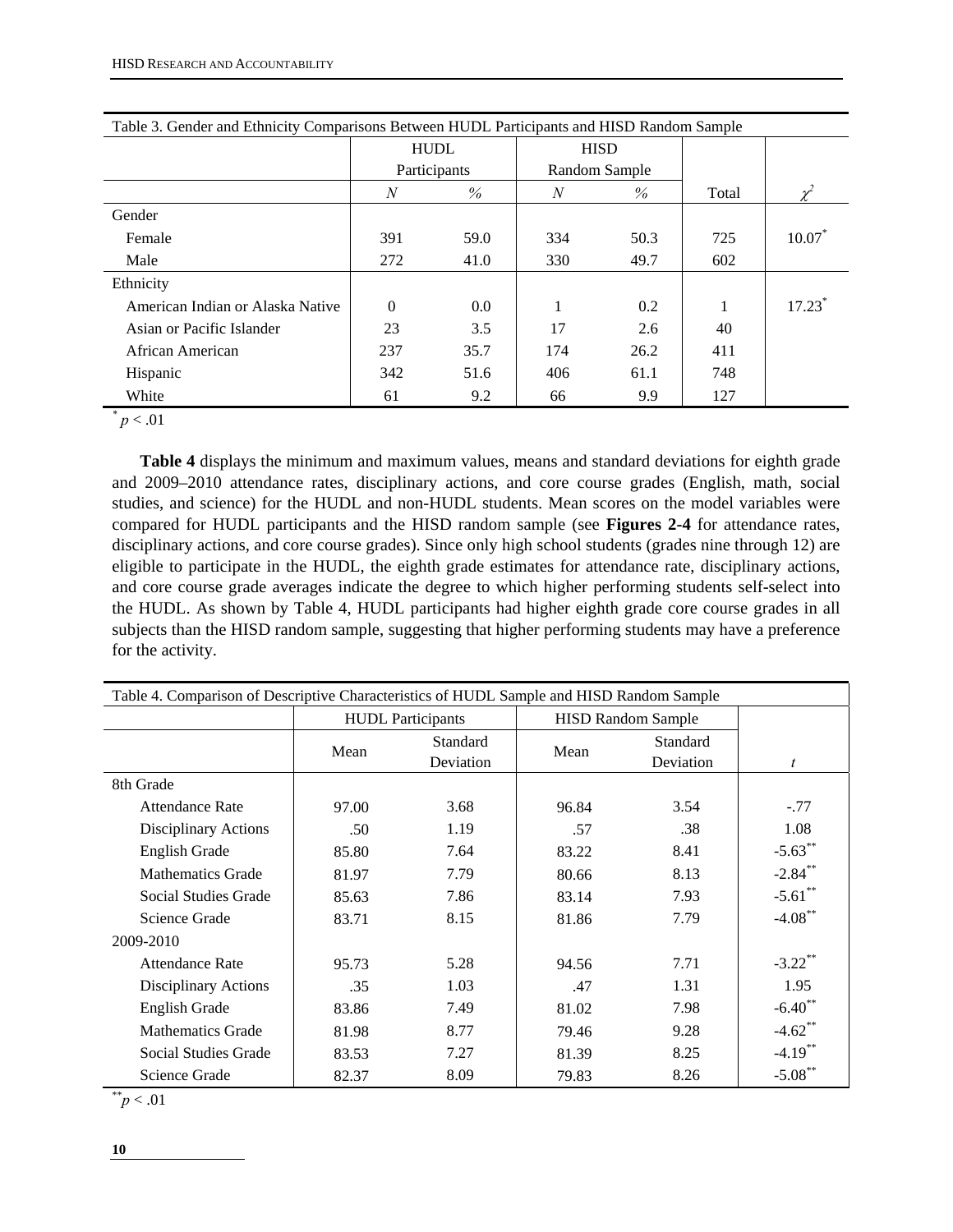

Figure 2. Average course grades for HUDL participants and HISD random sample. *Note.* Eighth grade represents pre-HUDL course grades







participants and HISD random sample.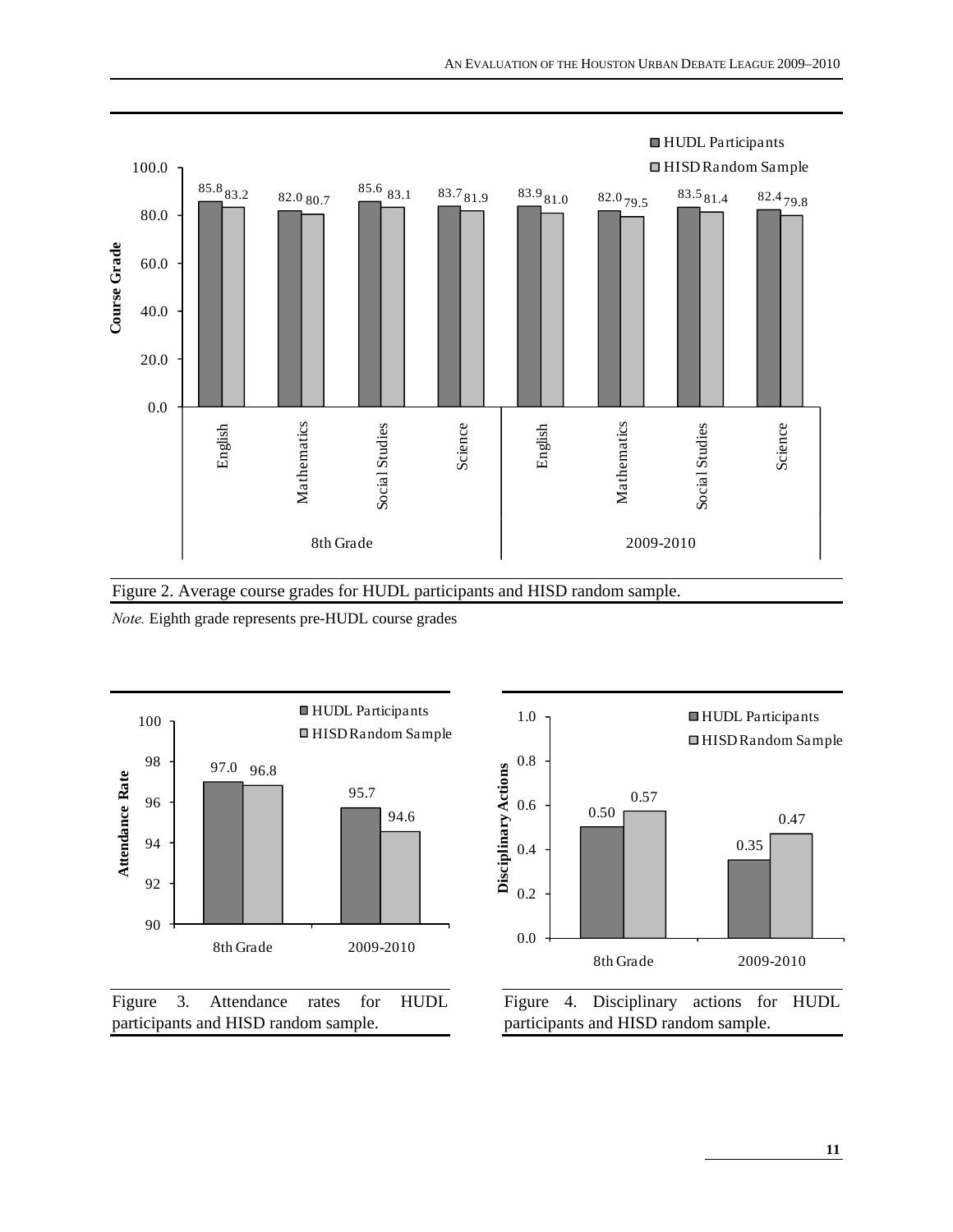To examine the multicollinearity assumption for regression analyses, bivariate correlations among the variables were calculated. An initial look at the correlation table revealed that eighth grade English, mathematics, social studies, and science, as well as 2009–2010 English, mathematics, social studies, and science, were very highly correlated with one another. Given the potential for violations of the multicollinearity assumption, course grades were averaged across each time point (eighth grade or 2009– 2010) to represent overall core course grades in eighth grade and core course grades in 2009–2010. **Table 5** displays the bivariate correlations among the variables of interest.

| Table 5. Bivariate Correlation Coefficients for Model Variables |            |              |             |            |              |             |
|-----------------------------------------------------------------|------------|--------------|-------------|------------|--------------|-------------|
|                                                                 |            | $8th$ Grade  |             |            | 2009-2010    |             |
|                                                                 | Attendance | Disciplinary | Core Course | Attendance | Disciplinary | Core Course |
|                                                                 | Rates      | Actions      | Grades      | Rates      | Actions      | Grades      |
| $8th$ Grade                                                     |            |              |             |            |              |             |
| <b>Attendance Rates</b>                                         | 1.00       |              |             |            |              |             |
| Disciplinary Actions                                            | $-.28$     | 1.00         |             |            |              |             |
| Core Course Grades                                              | .31        | $-.30$       | 1.00        |            |              |             |
| 2009-2010                                                       |            |              |             |            |              |             |
| <b>Attendance Rates</b>                                         | .55        | $-.25$       | .35         | 1.00       |              |             |
| Disciplinary Actions                                            | $-.17$     | .26          | $-.29$      | $-.33$     | 1.00         |             |
| Core Course Grades                                              | .24        | $-.21$       | .66         | .36        | $-.30$       | 1.00        |

*Note.* All *p*-values less than .001.

Results of an evaluation of assumptions led to the transformation of the variables to reduce skewness, reduce the number of outliers, and improve the normality, linearity, and homoscedasticity of residuals. Logarithmic transformations were applied to both eighth-grade and 2009–2010 attendance rates and course grades. Eighth-grade and 2009–2010 disciplinary actions were positively skewed without transformation, and negatively skewed with it, possibly due to the predominance of zeroes. As such, both were converted to dichotomous variables ( $0 =$  no disciplinary actions,  $1 =$  one or more disciplinary actions). Multivariate outliers were detected, with the use of a  $p < .001$  criterion for Mahalanobis distance. However, upon further inspection, nearly all of the outliers identified were among Asian students; the outliers were not removed.

#### **Results**

 In response to the first and second research questions, which asked how HUDL participants compared to a random sample of HISD students in terms of core course grades, attendance, and disciplinary actions, it was hypothesized that participation in the HUDL would be associated with increased attendance rates, decreased disciplinary actions, and increased core course grades. To test this hypothesis, three separate hierarchical multiple regression models were conducted. Across all three models, gender and ethnicity (dummy coded, with Hispanic as the reference category) were entered in the first step, to remove the effect of these covariates. Next, eighth-grade levels of the outcomes were added. Finally, a dichotomous variable representing whether or not students participated in the HUDL ( $0 =$  HISD random sample,  $1 =$ HUDL participant) was entered into the model.

#### **How did HUDL participants' course grades compare to a randomly selected group of students?**

 It was predicted that HUDL participation would have a positive influence on 2009–2010 core course grade averages. **Table 6** displays *B*, *SE B*,  $\beta$ , and  $sr_i^2$  for the regression equation predicting (log of) 2009–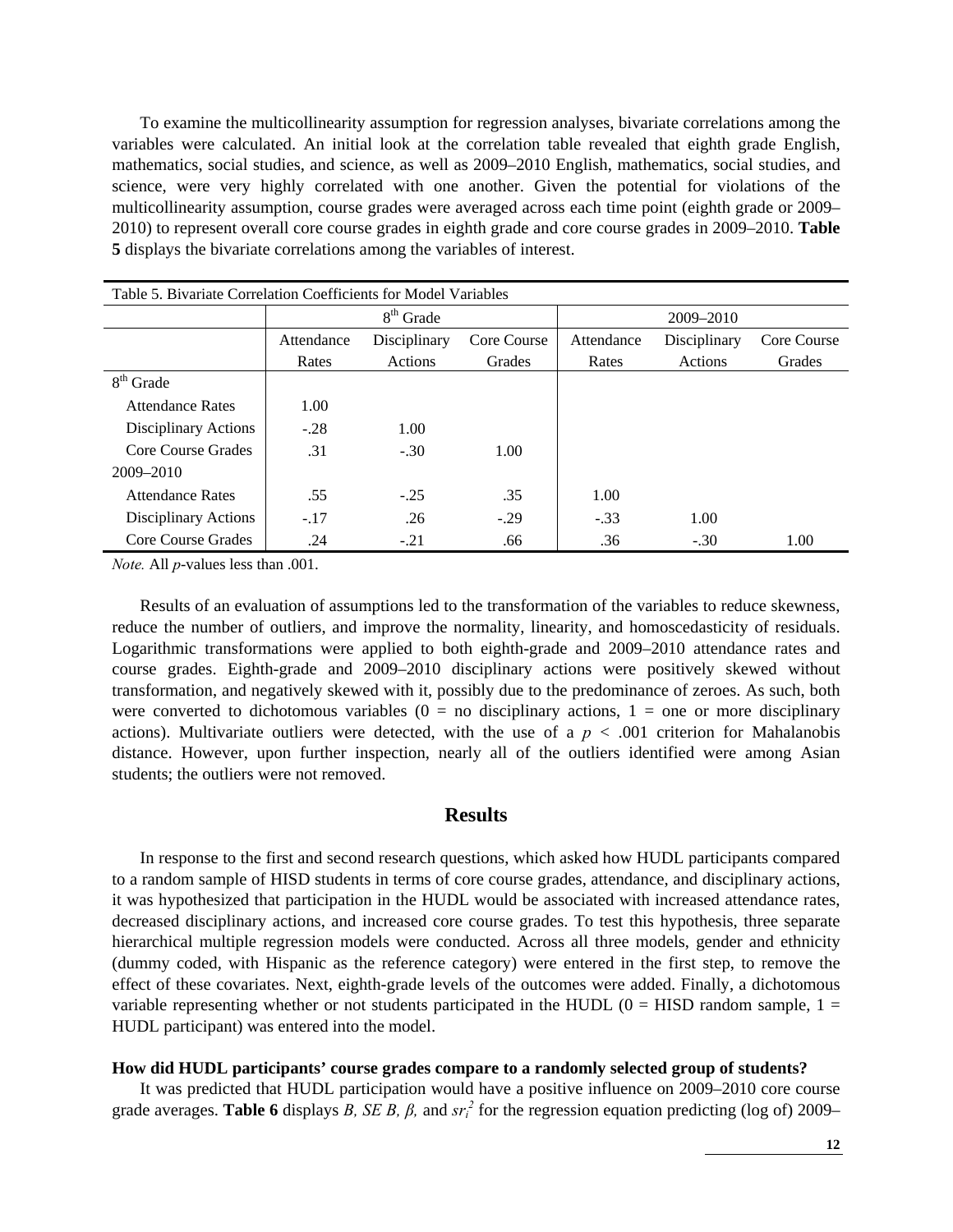2010 core course grades. As seen in the model for attendance rates, *R* for regression was significantly different from zero at each step. After step three, with the inclusion of all covariates and predictors, model estimates suggest that almost one half of the variance  $(R^2 = .45)$  in (log of) 2009–2010 core course grades was predicted by ethnicity, log of eighth-grade core course grades, and participation in the HUDL ( $F_{inc}$  (7,  $1,210$  = 138.91,  $p < .001$ ). These findings suggest that Hispanic students had lower course grades in core subjects than White students. Not surprisingly, there was a strong positive relationship between eighthgrade and 2009–2010 core course grade averages. Finally, after controlling for all covariates and initial levels, the inclusion of a variable for HUDL participation resulted in a small, but significant increase in the amount of variance explained in 2009–2010 core course grade averages.

### **How did HUDL participants compare to a randomly selected group of students in terms of attendance rates and disciplinary actions?**

#### *2009–2010 Attendance Rates*

It was predicted that participation in the HUDL would be associated with higher attendance rates. **Table 7** presents the unstandardized regression coefficients (*B*), the standard error terms for the unstandardized regression coefficients (*SE B*), the standardized regression coefficients (*β*), and the squared semipartial correlations  $(sr_i^2)$  for the model estimating 2009–2010 attendance rates. As seen in Table 6, *R* was significantly different from zero at the end of each step. After step three, with all control variables and the HUDL variable entered into the equation,  $R^2 = .32$ ,  $F(7, 1,314) = 87.58$ ,  $p < .001$ . The  $R^2$  value of .32 suggests that nearly one third of the variability in 2009–2010 attendance rates was predicted by gender, ethnicity, eighth-grade attendance rate, and HUDL participation.

After step 1, with gender and ethnicity in the equation,  $R^2 = .03$ ,  $F_{\text{inc}}(5, 1,316) = 7.43$ ,  $p < .001$ . After step 2, with log of eighth-grade attendance rate added to the prediction of 2009–2010 attendance rate, by gender and ethnicity,  $R^2 = .31$ ,  $F_{inc}$  (1, 1315) = 547.22,  $p < .001$ . After step 3, with HUDL added to the prediction of attendance rate by gender, ethnicity, and (log of) eighth-grade attendance rates,  $R^2 = .32$ ,  $F_{\text{inc}}$  $(1, 1314) = 9.39$ ,  $p < .01$ . The findings suggest that ethnicity, gender, eighth-grade attendance, and HUDL participation reliably predict 2009–2010 attendance rates. Overall, covariates suggest that higher 2009–2010 attendance rates were likely among men than women, Hispanic students had significantly higher attendance rates than African American students, and eighth-grade attendance had a strong positive relationship with 2009–2010 attendance. Finally, controlling for the covariates, the addition of a variable representing participation in the HUDL resulted in a small, but significant increment in  $R^2$ , indicating the tendency for HUDL students to have higher attendance rates than the typical HISD student.

#### *2009–2010 Disciplinary Actions*

The last piece of the hypothesis, stated above, predicts that HUDL participation will lead to a decrease in disciplinary actions. As mentioned above, both eighth-grade and 2009–2010 estimates for disciplinary actions were converted into dichotomous variables, with zero representing no disciplinary actions and one suggesting that the student received one or more disciplinary actions. A hierarchical logistic regression analysis was performed to assess the prediction of whether or not a student received a disciplinary action during the 2009–2010 school year, first on the basis of demographic predictors (ethnicity and gender), then after the addition of a predictor indicating whether or not the students received a disciplinary action in eighth-grade (initial level), and finally, after the inclusion of a predictor indicating whether or not the students participated in HUDL.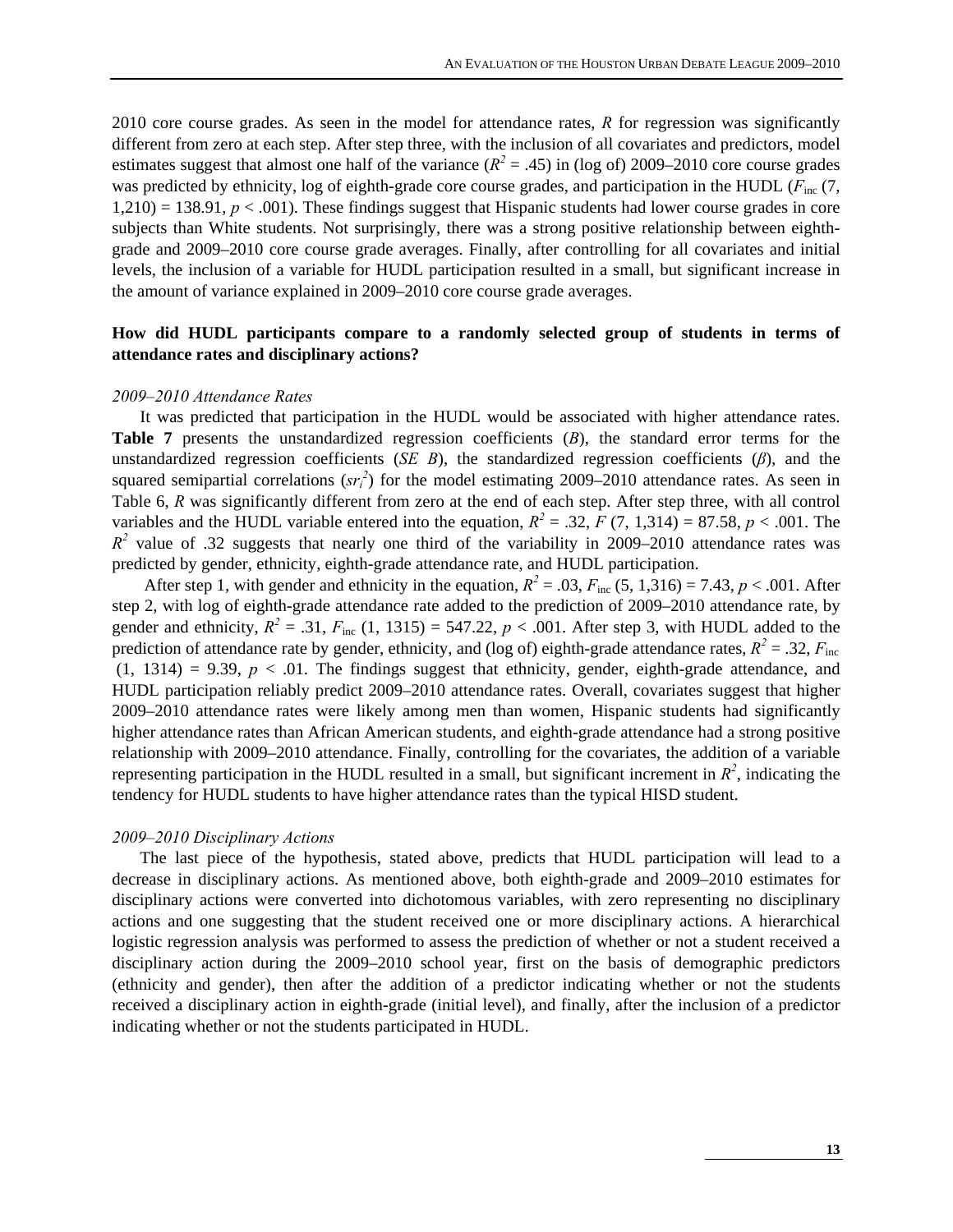| Table 6. Hierarchical Multiple Regression Predicting 2009–2010 Core Course Grades |         |      |            |          |         |      |           |          |         |      |            |          |
|-----------------------------------------------------------------------------------|---------|------|------------|----------|---------|------|-----------|----------|---------|------|------------|----------|
|                                                                                   |         |      | Step 1     |          |         |      | Step 2    |          | Step 3  |      |            |          |
|                                                                                   | B       | SE B | R          | $sr_i^2$ | B       | SE B |           | $sr_i^2$ | Β       | SE B |            | $sr_i^2$ |
| Ethnicity (vs. Hispanic)                                                          |         |      |            |          |         |      |           |          |         |      |            |          |
| American Indian or Alaska Native                                                  | $-.234$ | .195 | $-.033$    | .001     | $-.138$ | .152 | $-.020$   | .001     | $-.128$ | .151 | $-.018$    | .001     |
| Asian or Pacific Islander                                                         | .145    | .032 | $.128***$  | .017     | .022    | .025 | .019      | .001     | .021    | .025 | .018       | .001     |
| African American                                                                  | $-.019$ | .012 | $-.047$    | .002     | $-.003$ | .009 | $-.007$   | < .001   | $-.007$ | .009 | $-.016$    | < .001   |
| White                                                                             | .133    | .019 | $.203***$  | .039     | .040    | .015 | $.061***$ | .006     | .041    | .015 | $.062**$   | .006     |
| Gender                                                                            | $-.041$ | .011 | $-.106$ ** | .012     | $-.002$ | .008 | $-.006$   | < .001   | < 0.001 | .008 | $-.002$    | < .001   |
| 8 <sup>th</sup> Grade Core Course Average                                         |         |      |            |          | .585    | .021 | $.641***$ | .396     | .573    | .021 | $.629**$   | .382     |
| <b>HUDL</b> Participation                                                         |         |      |            |          |         |      |           |          | .029    | .008 | $.076**$   | .009     |
| $R^2$                                                                             | .07     |      |            |          |         |      | .44       |          | .45     |      |            |          |
| F for change in $R^2$                                                             |         |      | 19.48**    |          |         |      | 790.79**  |          |         |      | $12.05***$ |          |

 $\mu^* p < .05$ ,  $\mu^* p < .01$ .

| Table 7. Hierarchical Multiple Regression Model Predicting 2009–2010 Attendance Rates |         |        |                  |          |         |      |          |          |         |      |           |          |
|---------------------------------------------------------------------------------------|---------|--------|------------------|----------|---------|------|----------|----------|---------|------|-----------|----------|
|                                                                                       |         | Step 1 |                  |          |         |      | Step 2   |          |         |      | Step 3    |          |
|                                                                                       | B       | SE B   |                  | $sr_i^2$ | B       | SE B |          | $Sr_i^2$ | B       | SE B |           | $sr_i^2$ |
| Ethnicity (vs. Hispanic)                                                              |         |        |                  |          |         |      |          |          |         |      |           |          |
| American Indian or Alaska Native                                                      | $-.031$ | .256   | $-.003$          | < 0.001  | $-.007$ | .215 | < .001   | < 0.001  | .008    | .215 | .001      | < .001   |
| Asian or Pacific Islander                                                             | .103    | .042   | $.068^{\degree}$ | .004     | .046    | .035 | .030     | .001     | .041    | .035 | .027      | .001     |
| African American                                                                      | $-.075$ | .016   | $-.134$ **       | .017     | $-.036$ | .013 | $-.065$  | .006     | $-.041$ | .013 | $-.073**$ | .007     |
| White                                                                                 | .016    | .025   | .019             | < .001   | .037    | .021 | .042     | .002     | .036    | .021 | .041      | .002     |
| Gender                                                                                | .018    | .014   | .034             | .001     | .022    | .012 | .042     | .003     | .025    | .012 | $.048*$   | .003     |
| 8 <sup>th</sup> Grade Attendance                                                      |         |        |                  |          | .431    | .018 | $.541**$ | .294     | .429    | .018 | $.538***$ | .293     |
| <b>HUDL</b> Participation                                                             |         |        |                  |          |         |      |          |          | .037    | .012 | $.071$ ** | .007     |
| $R^2$                                                                                 |         |        | .03              |          |         | .31  |          |          |         |      | .32       |          |
| F for change in $R^2$                                                                 |         |        | $7.43***$        |          |         |      | 547.22** |          |         |      | $9.39***$ |          |

 $p < .05,$   $\frac{p}{p} < .01$ .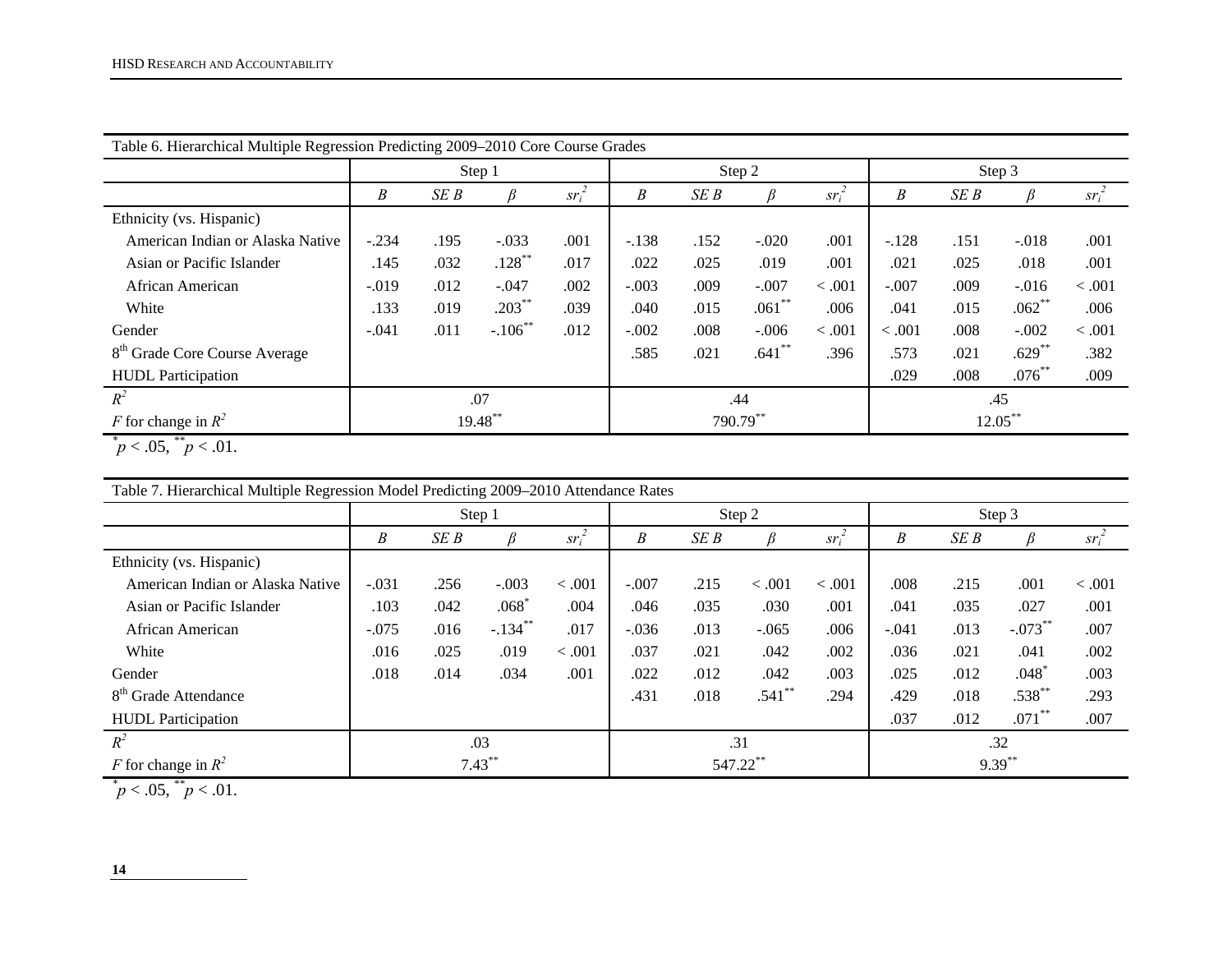A test of the model fit (discrimination among groups), with all covariates and predictors, against a constant-only model was statistically significant,  $\chi^2$  (7, *N*=1,327) = 115.73, *p* < .001, suggesting that the predictors, as a whole, reliably distinguish between students who received no disciplinary actions in 2009–2010 and those who received one or more disciplinary actions in 2009–2010. The variance in disciplinary actions accounted for by the predictors is small, however, with Nagelkerke's  $R^2 = .13$ . Additionally, classification was unimpressive, with only 5.9 percent of students who received one or more disciplinary actions in 2009–2010 correctly predicted.

**Table 8** shows regression coefficients, Wald statistics, and odds ratios for each predictor. According to the Wald criterion, ethnicity, gender, eighth-grade disciplinary actions, and HUDL membership all reliably predicted 2009–2010 disciplinary actions. Of primary interest, HUDL participation significantly decreased the odds of receiving one or more disciplinary actions by 28.0 percent. Thus, as Table 8 illustrates, controlling for the covariates and initial level, HUDL participation distinguishes between students who received a disciplinary action in 2009–2010 and those who did not, but the distinction is not a very strong one.

|                                               |        | Table 8. Parameter Estimates for Logistic Regression on Disciplinary Actions |               |                  |         |                    |        |           |               |  |  |
|-----------------------------------------------|--------|------------------------------------------------------------------------------|---------------|------------------|---------|--------------------|--------|-----------|---------------|--|--|
|                                               |        | Block 1                                                                      |               |                  | Block 2 |                    |        | Block 3   |               |  |  |
|                                               | B      | Wald                                                                         | Odds<br>Ratio | $\boldsymbol{B}$ | Wald    | Odds<br>Ratio      | B      | Wald      | Odds<br>Ratio |  |  |
| Ethnicity (vs. Hispanic)                      |        |                                                                              |               |                  |         |                    |        |           |               |  |  |
| American Indian or<br>Alaska Native           | 22.45  | < 0.001                                                                      | < 0.001       | 22.82            | < 0.001 | < 0.001            | 22.70  | < 0.001   | < 0.001       |  |  |
| Asian or Pacific Islander                     | $-76$  | 1.98                                                                         | .47           | $-.55$           | 1.04    | $.58***$           | $-.52$ | .90       | .60           |  |  |
| African American                              | .54    | 13.90                                                                        | $1.72***$     | .42              | 7.85    | $1.53***$          | .46    | $9.28***$ | 1.59          |  |  |
| White                                         | $-.98$ | 8.16                                                                         | $.37***$      | $-.89$           | 6.47    | $.41$ <sup>*</sup> | $-.88$ | $6.31*$   | .42           |  |  |
| Gender                                        | .46    | 10.97                                                                        | $1.59***$     | .37              | 6.79    | $1.45***$          | .34    | $5.58*$   | 1.41          |  |  |
| 8 <sup>th</sup> Grade Disciplinary<br>Actions |        |                                                                              |               | 1.20             | 64.77   | $3.33***$          | 1.21   | 64.85**   | 3.35          |  |  |
| <b>HUDL</b> Participation                     |        |                                                                              |               |                  |         |                    | $-.33$ | $5.14*$   | .72           |  |  |
| Nagelkerke $R^2$                              |        | .06                                                                          |               |                  | .13     |                    |        | .13       |               |  |  |
| $\chi^2$ for change in $R^2$                  |        | 47.47**                                                                      |               |                  | 63.09** |                    |        | $5.18*$   |               |  |  |

 $p < .05$ ,  $p < .01$ .

#### **How did increases in HUDL participation influence academic and professional behaviors?**

 The third research question asked how increases in the intensity of HUDL participation would influence course grades, attendance rates, and disciplinary actions. It was hypothesized that, when the sample is restricted to HUDL students only, increased participation in the HUDL would be associated with increased attendance rates, decreased disciplinary actions, and increased core course grades. To test this hypothesis, three separate hierarchical multiple regression models were conducted. Across all three models, gender and ethnicity (dummy coded, with Hispanic as the reference category) were entered in the first step, to remove the effect of these covariates. Next, eighth-grade levels of the outcomes were added. Finally, a variable representing the number of debate tournament rounds the student participated in was included.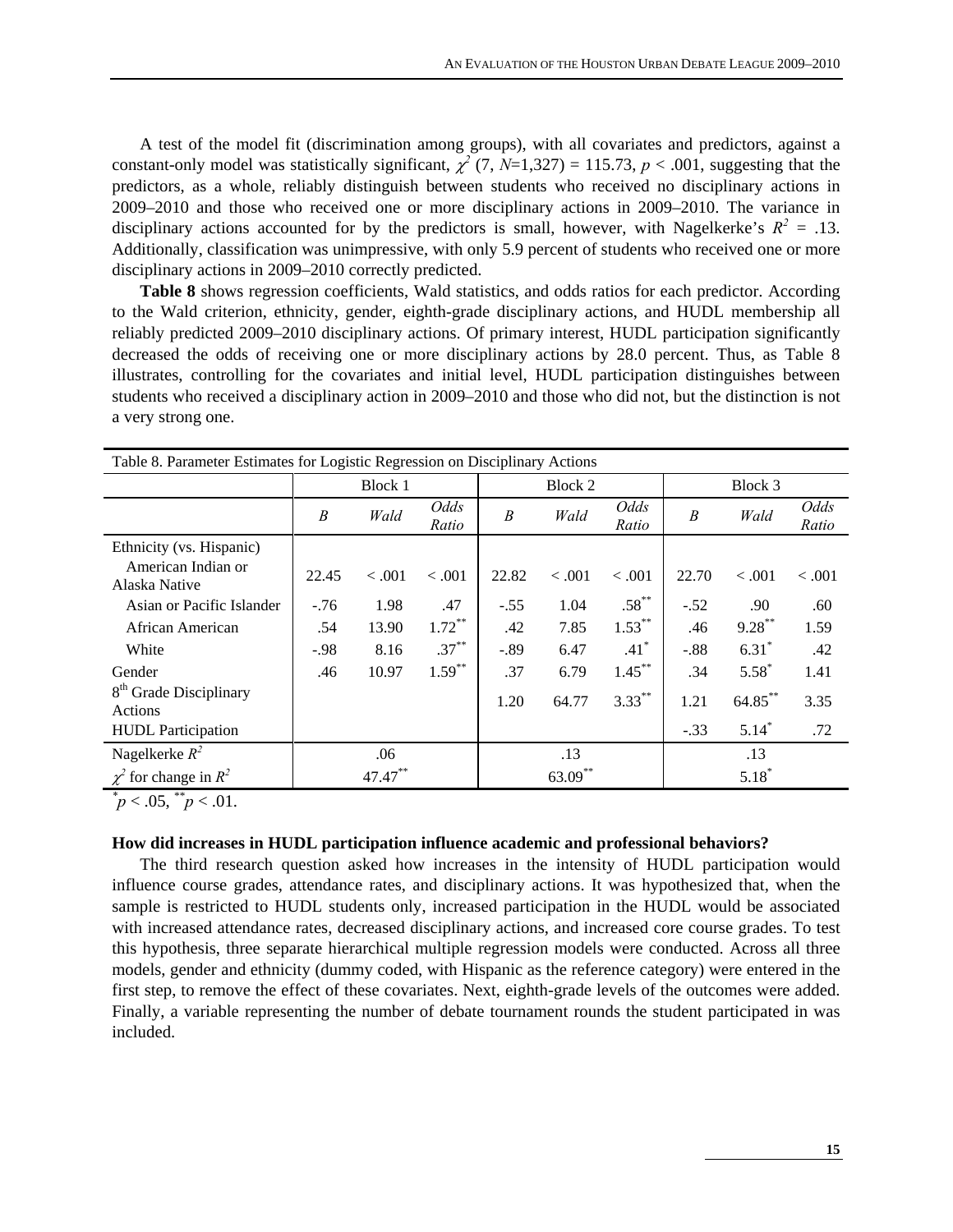#### *2009–2010 Core Course Grades*

**Table 9** illustrates the regression model predicting 2009–2010 core course grades for HUDL participants. *R* was significantly different from zero at the end of each step. After step three, with all covariates and predictors in the equation,  $R^2 = .50$ ,  $F_{\text{inc}}$  (1, 616) = 24.37,  $p < .01$ , indicating that nearly half of the variance in (log of) 2009–2010 core course grades can be explained by (log of) eighth-grade core course grades and the number of rounds participated in. Moreover, the addition of the round participation variable to the two covariates and eighth-grade course grades, resulted in a significant increase in the amount of variance explained in (log of) 2009–2010 core course grades. Controlling for the other predictors, the number of rounds HUDL students participated in was positively associated with (log of) 2009–2010 core course grades.

#### *2009–2010 Attendance Rates*

As illustrated in **Table 10**, the results of the hierarchical multiple regression predicting 2009–2010 attendance rates revealed that gender, eighth-grade attendance and intensity of participation (number of rounds participated in) reliably accounted for over one third of the variance in 2009–2010 attendance rates. Of particular interest, after controlling for the two covariates (ethnicity and gender) and initial level (eighth-grade attendance rate), the number of rounds a student participated in resulted in a small, but significant increase in *R<sup>2</sup>* .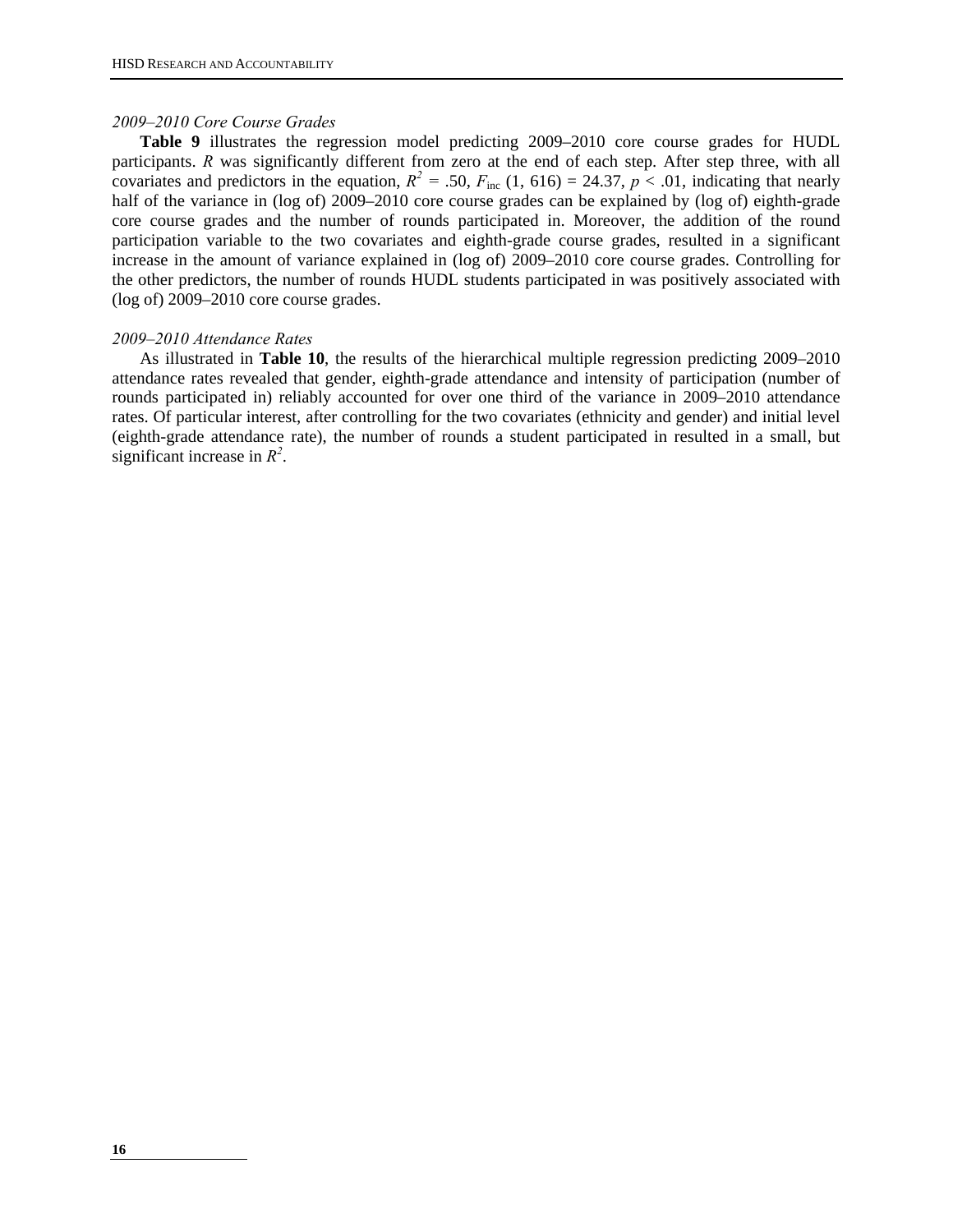| Table 9. Hierarchical Multiple Regression Predicting 2009–2010 Core Course Grades in the HUDL Sample |         |        |            |          |         |      |             |          |         |            |           |          |  |
|------------------------------------------------------------------------------------------------------|---------|--------|------------|----------|---------|------|-------------|----------|---------|------------|-----------|----------|--|
|                                                                                                      |         | Step 1 |            |          |         |      | Step 2      |          |         | Step 3     |           |          |  |
|                                                                                                      | B       | SEB    | ß          | $sr_i^2$ | B       | SE B |             | $sr_i^2$ | B       | SE B       |           | $sr_i^2$ |  |
| Ethnicity (vs. Hispanic)                                                                             |         |        |            |          |         |      |             |          |         |            |           |          |  |
| Asian or Pacific Islander                                                                            | .155    | .043   | $.143***$  | .021     | .022    | .033 | .020        | .001     | .027    | .032       | .025      | .001     |  |
| African American                                                                                     | $-.032$ | .017   | $-.078$    | .006     | $-.017$ | .013 | $-.042$     | .003     | $-.017$ | .012       | $-.041$   | .003     |  |
| White                                                                                                | .102    | .028   | $.148***$  | .021     | .024    | .021 | .035        | .002     | .027    | .021       | .039      | .003     |  |
| Gender                                                                                               | $-.035$ | .016   | $-.086*$   | .008     | $-.008$ | .012 | $-.020$     | .001     | $-.015$ | .012       | $-.038$   | .003     |  |
| 8 <sup>th</sup> Grade Core Course Grades                                                             |         |        |            |          | .608    | .027 | $.675***$   | .448     | .598    | .027       | $.663***$ | .448     |  |
| Round Participation                                                                                  |         |        |            |          |         |      |             |          | .003    | .001       | $.142***$ | .038     |  |
| $R^2$                                                                                                |         |        | .06        |          |         |      | .48         |          |         | .50        |           |          |  |
| F for change in $R^2$                                                                                |         |        | $10.22$ ** |          |         |      | $501.15***$ |          |         | $24.37***$ |           |          |  |

 $p < .05$ ,  $p < .01$ .

|                                  |         | Step 1    |            |          |         | Step 2   |                     |          |           | Step 3 |             |          |  |
|----------------------------------|---------|-----------|------------|----------|---------|----------|---------------------|----------|-----------|--------|-------------|----------|--|
|                                  | B       | SE B      |            | $ST_i^2$ | B       | SE B     |                     | $sr_i^2$ | B         | SE B   |             | $sr_i^2$ |  |
| Ethnicity (vs. Hispanic)         |         |           |            |          |         |          |                     |          |           |        |             |          |  |
| Asian or Pacific Islander        | .072    | .051      | .055       | .003     | .037    | .043     | .028                | .001     | .040      | .043   | .030        | .001     |  |
| African American                 | $-.068$ | .020      | $-.135***$ | .017     | $-.025$ | .017     | $-.050$             | .003     | $-.025$   | .017   | $-.049$     | .003     |  |
| White                            | $-.025$ | .033      | $-.030$    | .001     | .010    | .028     | .012                | < 0.001  | .011      | .027   | .019        | < 0.001  |  |
| Gender                           | .050    | .019      | $.102***$  | .011     | .036    | .016     | $.074$ <sup>*</sup> | .008     | .037      | .016   | .064        | .006     |  |
| 8 <sup>th</sup> Grade Attendance |         |           |            |          | .412    | .024     | $.555***$           | .310     | .408      | .024   | $.550^{**}$ | .307     |  |
| <b>Round Participation</b>       |         |           |            |          |         |          |                     |          | .002      | .001   | $.086^{**}$ | .011     |  |
| $R^2$                            | .03     |           |            |          |         |          | .33                 |          |           |        | .34         |          |  |
| F for change in $R^2$            |         | $5.58***$ |            |          |         | 292.93** |                     |          | $7.19***$ |        |             |          |  |

 $\mu^* p < .05$ ,  $\mu^* p < .01$ .

<u>and the state of the state</u>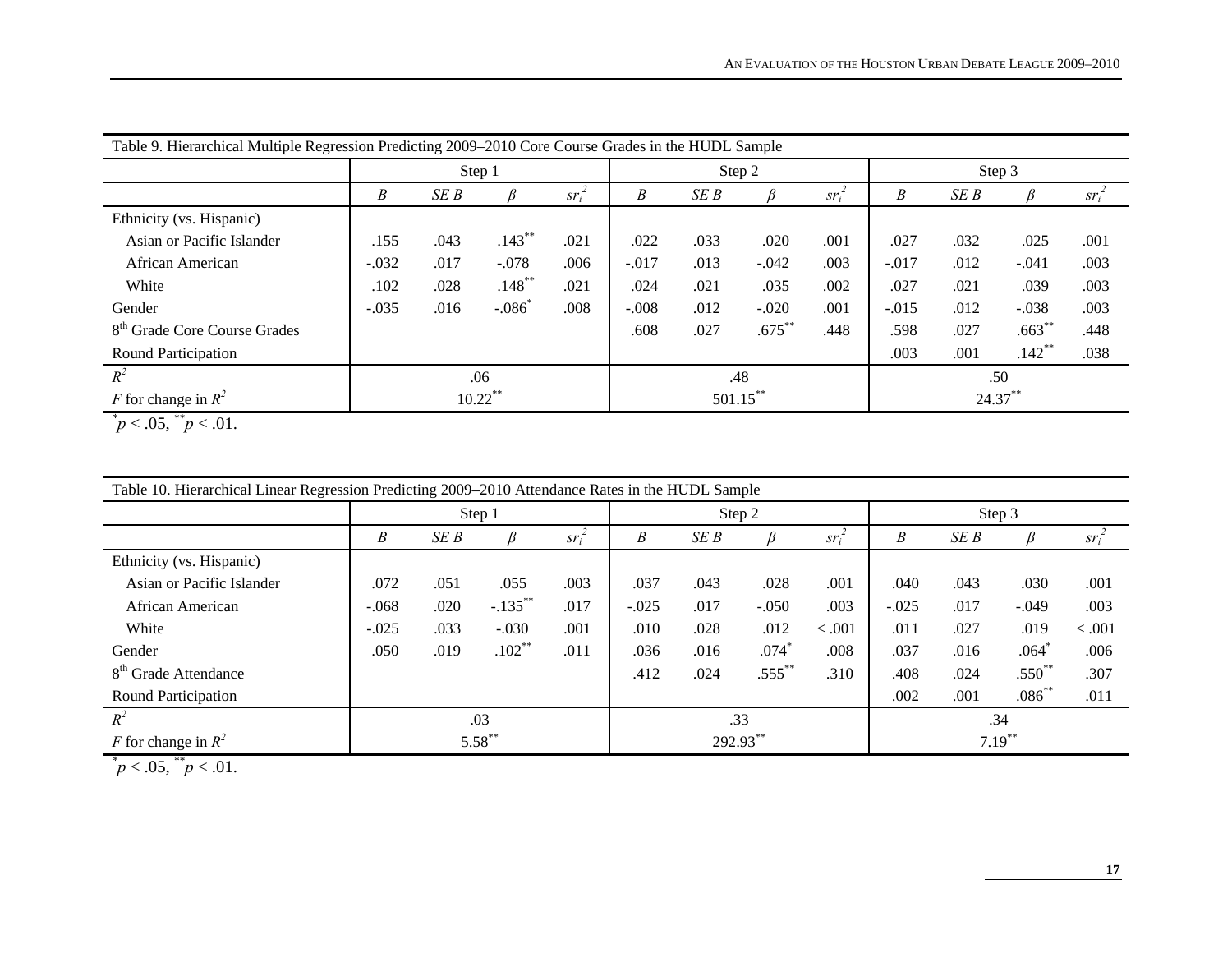#### *2009–2010 Disciplinary Actions*

**Table 11** presents the results from a hierarchical logistic regression to predict 2009–2010 disciplinary actions among HUDL participants. Nagelkerke's *R* was significantly different from zero at the end of each step. A test of the full model with all covariates and predictors against a constant-only model was statistically significant,  $\chi^2$  (6, *N*=663) = 60.48, *p* < .01, suggesting that overall, the predictors reliably distinguished between students who received no disciplinary actions in 2009–2010 and those who received one or more. Additionally, a comparison of the model with all predictors except round participation against the full model with all variables included indicates that the addition of the round participation variable to the equation results in a significant increment in the model's ability to distinguish between the two groups. Overall, classification was not impressive. On the basis of gender and ethnicity alone, correction classification rates were 100 percent for students with no disciplinary actions and zero percent for students with one or more disciplinary action; the overall correction classification rate was 82.1 percent. The addition of eighth-grade disciplinary actions resulted in identical correction classification rates as step one. The improvement to 81.1 percent with the addition of round participation reflected success rates of 97.5 percent and 5.0 percent for the two groups, respectively.

 Interpretations of individual variables suggest that African American students were 80 percent more likely to receive a disciplinary action in 2009–2010. Additionally, students who received one or more disciplinary actions in eighth grade were 33 times more likely to receive one or more in 2009–2010. Finally, as round participation increases, the odds of receiving one or more disciplinary actions in 2009– 2010 decreased by three percent.

| Table 11. Parameter Estimates for Logistic Regression on Disciplinary Actions in HUDL Sample |            |               |         |            |               |                  |            |               |  |  |  |
|----------------------------------------------------------------------------------------------|------------|---------------|---------|------------|---------------|------------------|------------|---------------|--|--|--|
|                                                                                              | Block 1    |               |         | Block 2    |               |                  | Block 3    |               |  |  |  |
| B                                                                                            | Wald       | Odds<br>Ratio | B       | Wald       | Odds<br>Ratio | $\boldsymbol{B}$ | Wald       | Odds<br>Ratio |  |  |  |
|                                                                                              |            |               |         |            |               |                  |            |               |  |  |  |
| $-1.32$                                                                                      | 1.64       | .27           | $-1.15$ | 1.22       | .32           | $-1.22$          | 1.36       | .30           |  |  |  |
| .73                                                                                          | $11.72***$ | 2.07          | .56     | $7.27***$  | 1.81          | .59              | $6.99***$  | 1.80          |  |  |  |
| $-.45$                                                                                       | .98        | .64           | $-.38$  | .66        | .69           | $-.40$           | .73        | .67           |  |  |  |
| .22                                                                                          | 1.16       | 1.25          | .19     | .75        | 1.20          | .24              | 1.26       | 1.27          |  |  |  |
|                                                                                              |            |               | 1.29    | $35.13***$ | 3.64          | 1.26             | $33.01***$ | 3.53          |  |  |  |
|                                                                                              |            |               |         |            |               | $-2.04$          | $4.98*$    | .97           |  |  |  |
|                                                                                              | .05        |               |         | .13        |               |                  | .14        |               |  |  |  |
|                                                                                              | $20.74***$ |               |         | $34.21$ ** |               |                  | $5.53*$    |               |  |  |  |
|                                                                                              |            |               |         |            |               |                  |            |               |  |  |  |

 $p^*$  < .05,  $p^*$  /  $p$  < .01.

# **Discussion**

The current program evaluation resulted in three main findings: (a) higher performing students may be more likely to participate in competitive policy debate; (b) after accounting for this potential selection bias, HUDL participants were more likely to have higher attendance rates, higher core course grades, and fewer disciplinary incidents than those who did not participate in debate; (c) intensity of participation in debate activities has an influence on these associations, such that students who participated in more rounds of debate had higher attendance rates, higher core course grades, and fewer disciplinary actions than those students with only marginal round participation.

The findings from the current study are consistent with Mezuk's (2009) results. Namely, as in the Mezuk study, the current report suggests that competitive debate may preferentially attract students who